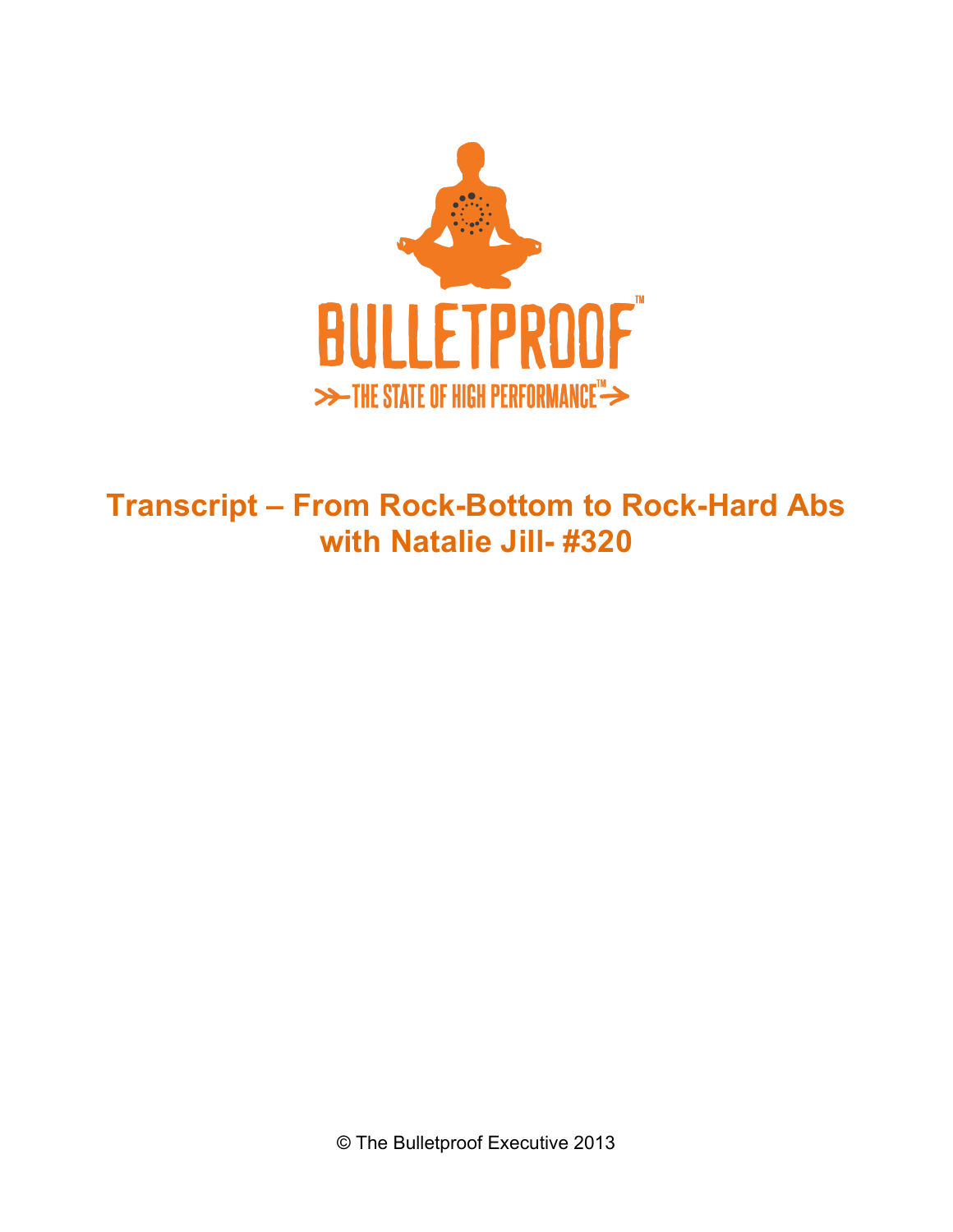

## Warning and Disclaimer

The statements in this report have not been evaluated by the FDA (U.S. Food & Drug Administration).

Information provided here and products sold on bulletproofexec.com and/or upgradedself.com and/or betterbabybook.com are not intended to diagnose, treat, cure, or prevent any disease.

The information provided by these sites and/or by this report is not a substitute for a face-to-face consultation with your physician, and should not be construed as medical advice of any sort. It is a list of resources for further self-research and work with your physician.

We certify that at least one statement on the above-mentioned web sites and/or in this report is wrong. By using any of this information, or reading it, you are accepting responsibility for your own health and health decisions and expressly release The Bulletproof Executive and its employees, partners, and vendors from from any and all liability whatsoever, including that arising from negligence.

Do not run with scissors. Hot drinks may be hot and burn you.

## If you do not agree to the above conditions, please do not read further and delete this document.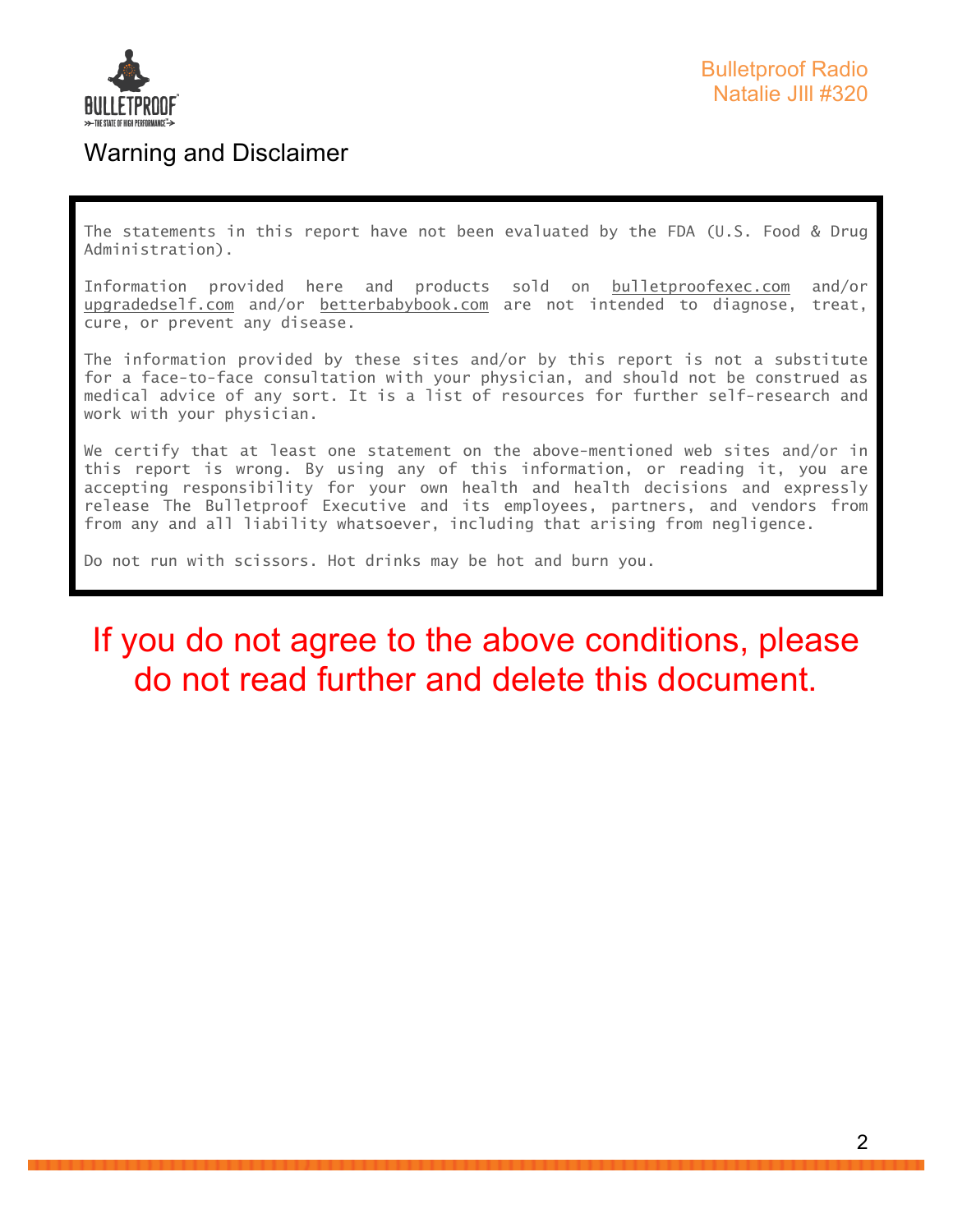

Speaker 1: Bulletproof Radio. A state of high performance.

Dave: Hey. It's Dave Asprey with Bulletproof Radio. Today's Cool Fact of the Day is that non-food things like shampoo, cream, sunscreen, lipstick, toothpaste, medications, and vitamins sometimes use gluten for processing. Just because it's not being used as a food, it doesn't have to be declared on a label. So, if you're like crazy gluten-sensitive, I'd check with you're manufacturers. If it's lipstick ... Actually you probably don't want to put gluten on your lips everyday because you eat a lot of lipstick. I read some studies somewhere that women eat like 80 pounds of lipstick a year. I'm just kidding. It was nowhere near that much, but it was enough to pay attention to.

> I would say you probably don't have to worry about it depending on the level of sensitivity you have. If you don't know your level of sensitivity, try going without gluten, strictly going without gluten for a month, and see what happens to your brain. See what happens to the rest of you. Quite often it can take 6 months for all the effects of gluten to leave your immune system. It's kind of crazy all the different systems that can be tied to it and we aren't very good as humans at identifying long-term results of short-term actions. So, you ate the pizza and you're still kind of stiff a month later, you're not going to draw that correlation unless you're a crazy event correlation machine like me.

Now, before we get into today's episode which promises to be really cool, there's something you should know about. If you're watching on the YouTube channel -Bulletproofexec.com/YouTube will take you straight there - you'd see what I'm holding up. I'm holding up this amazing case of Bulletproof Bars. These are made with brain Octane oil. They're also made with 12 grams of pure collagen from grass-fed cows. This is protein and fat. It's the most fat you'll find in just about any bar I know of. It tastes like a vanilla cookie with 2 grams of sugar and that only comes from the nuts. There's cashews in here. That's the only tree nut, which is one of the least reactive tree nuts for people who have autoimmune conditions. What this is is dessert. It's so good and when you eat it, you just don't care about food for a long time. If you eat 2 of them on an airplane, you're done. You simply don't want lunch. This is actually really fuel for your body. It has changed my business travel forever and I love them.

The newest hack of the day, of the month, of the year, that also ties into business travel, Bulletproof Insta-Mix. If you haven't heard about this stuff yet, that's because it just came out. It's a game changer. It is a box with 14 packets, individual single-serving packets, of grass-fed butter and brain Octane in a powdered form. We've been working for 3 years on the science to get this so it tastes right and it doesn't have crap in it. It's pretty easy to mix butter and some kind of random cheap coconut oil with some kind of crappy thing and put it out there and it doesn't work because coconut oil doesn't do the same thing as brain Octane oil and it doesn't taste good. Frankly, it's not Bulletproof. This is the answer for business travel. I've wanted this for so long. It's finally here. You dump in your fresh brewed Bulletproof coffee, shake it up in your Bulletproof coffee mug, you're good to go. Wow! It's already changed the way I travel. I'm so stoked on this stuff. No liquid. No spilling. No TSA complexity.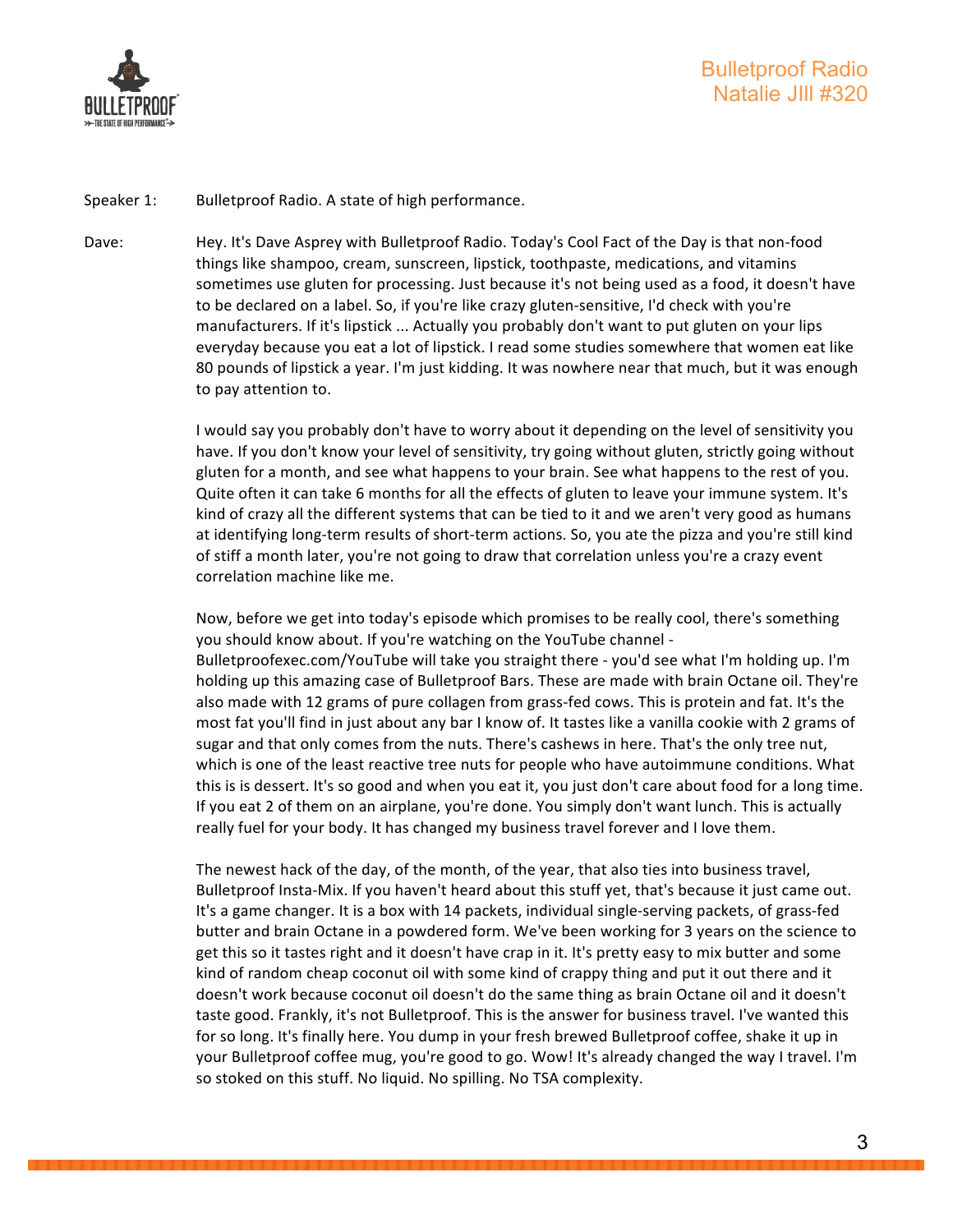

So, that's the cool stuff that's going on over in Bulletproof Land. Now we leave Bulletproof Land and we're now in Bulletproof Radio Land. Wait, Radio Land is another TV show or another radio show. I actually like Radio Land. Sorry guys. I didn't mean to step on your trademarks and all that stuff. Today's guest is someone who actually was 50 pounds overweight with severe depression, and that let to her getting divorced and broke. That's just the back story and she's none of those things now, that I'm aware of, except once you're divorced, you're divorced. Just like me. Hey, nothing wrong with a little practice before you make it perfect. I'm talking to a Master Sports Nutritionist, it's the fitness trainer who's won millions of followers on Facebook and other social media things like that. None other than Natalie Jill, author of the new book "The 7-Day Jump Start." Natalie, welcome to Bulletproof Radio.

- Natalie: I am so stoked to be here. Seriously, my life feels complete that I get to be on Bulletproof Radio today.
- Dave: Aww. Thanks.
- Natalie: I'm stoked!
- Dave: Hey, Brock we got to send her a lot more products.
- Natalie: Well, I just heard what you were pumping about the Bulletproof Insta-Mix, and I'm all about that now because exactly what you said with the cheap butter and the coconut oil. That's what I literally just said last week. So, I'm stoked.
- Dave: Yeah. It feels different when you get the real stuff because brain Octane raises ketones and coconut oil has a lower effect on ketones than just eating nothing. This is totally not what they tell you in Paleo circles, but the science is the science. Coconut oil's good for you, it's just not going to put you in ketosis.

So, I'm happy we finally get a chance to chat on-the-air. We've talked before. You're coming out with your new work and you've really actually done a lot of hacking on yourself because I tend to listen more to someone who's dealt with ... You're really open about it. The fact that yes you had 50 extra pounds. I had 100 extra pounds and I dealt with the symptoms of Asperger's syndrome and social anxiety. As a kid, I used to have OCD, and ODD, and all sorts of weird stuff, but just to be able to be open and vulnerable about that, that's one thing I respect about you. You're like, "Yes. I had to lose 50 pounds. I had to turn my brain back on from when I was depressed." You're open about it and you share really authentically. How did that lead to you writing the "7-Day Jump Start Plan?" How did you get here with millions of people listening to your every words and looking at your every action? Give me your story.

Natalie: You know, it's so funny because it's hard to believe myself. I spent most of my being what I call a "fake person." Up until my late 30s, I was the person that had this image to hold up. I thought, "I have to have this certain job. I have to live in this type of neighborhood. I have to drive this kind of car. I have to be married with the 2 dogs and the picket fence and the baby." I just had this image of what was supposed to be and I feel like I spent my whole life in this fake world of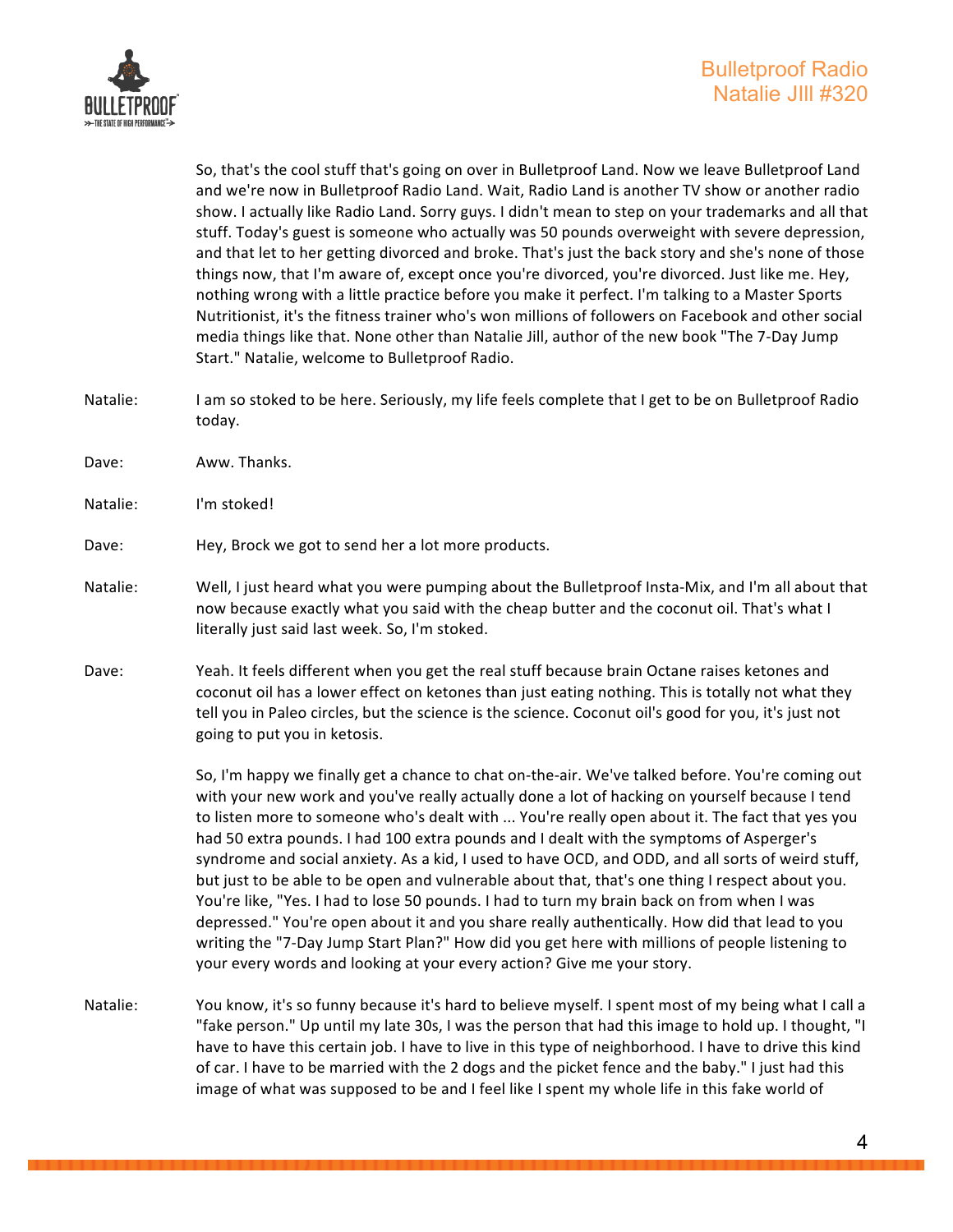

putting on an act of who I thought I was supposed to be. If that makes sense ...

Dave: It makes a lot of sense. I'm sure half of the people listening are like, "Oh, yeah."

Natalie: Yeah. It's happening. I feel like it was such a big lesson for me because what happened was just when I looked like I had everything so put together to everybody else in the world, my life was falling apart inside. I was pregnant and I was happy about that, but I was also pregnant at a time when the housing market had crashed, when the stock market had crashed, where I was getting a divorce. My husband and I at the time decided our marriage was not going to work for a lot of reasons. I had gained a lot of weight when I was pregnant and not because of hormones and just because I was pregnant, but because I was frankly eating everything. I mean french fries, ice cream, everything to comfort myself because I was feeling down.

> I felt like I had the weight of the world on me because financially I was struggling. I knew I was going to lose my house. I knew I was having a new baby. I was going to be divorced. I was really scared because the only stable thing I had in my life was my job and I was traveling full-time with it. I knew that had to change. how was I going to be a single mom and raise a daughter and go through a divorce and travel? I remember feeling so overwhelmed. I felt so phony because I had this life that I looked like I was living and I didn't know how to tell people I was struggling. I was embarrassed, which is so funny to me now because I share everything now. I don't care. I just put it all out there, but at the time it was like, "I have to be tough. I can't let people see this side." I was really a fake person. It's like a different chapter of my life.

- Dave: There's a line from an Alice in Chains song that I used to really like and it's a lot like, "They never knew who I thought I was supposed to be," is a line from it. You're reminding me ... I remember when I told my boss way back when I got divorced, it was way more than 10 years ago, I walked in and I'm like, "Look. I need to take a few days off." He goes, "With no notice? Like what the hell. Where to start?" I'm like, "Things are moving. I'm getting divorced." He just stopped and he goes, "Are you kidding me? Why didn't you say something? I had no idea anything was going on." All my friends said they'd had no idea. This just came out of the blue. I'm like, "Well, you're not supposed to talk about that stuff." It turns out you are supposed to talk about it, I just didn't know. So, you were in the same boat I was in, right?
- Natalie: Yeah. I was too proud for therapy at the time. All the things that I would be supportive of now, I was too proud. Like, "Oh. I don't a therapist ... "
- Dave: Therapy is for weak people. Don't you know that?
- Natalie: "I don't need antidepressants." Everything was just like, "I don't need that. I don't need to talk to someone and tell them my problems." I knew something was wrong. I knew I was really depressed. I knew I didn't want to get up in the day. I was tired. Literally I felt like the only thing that was keeping me going was that I was going to be a mom. I remember wishing that I had a remote control with a fast-forward. I'm like, "I just need to fast-forward this whole time of my life. I don't know where it's going, but I need to fast-forward." My line in the sand was after I had my daughter, and things were definitely out of control, but I remember walking and catching a glimpse of myself in a window, like where you see the mirror reflection, and I just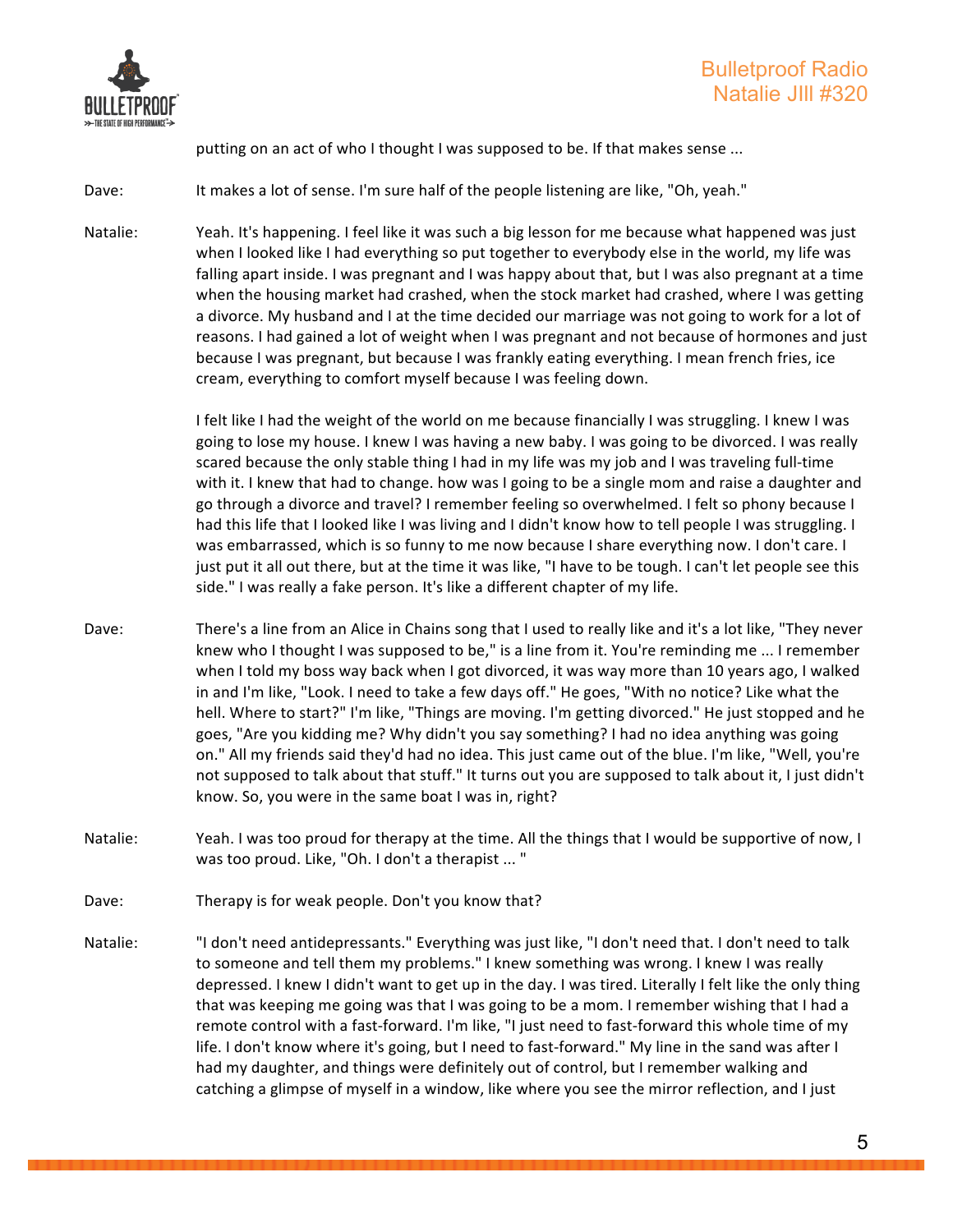

didn't recognize who I had become. I had the bags under my eyes. I was overweight. My daughter was now a few months old. Things were hanging on me. I just didn't recognize who I'd become and I felt so alone. I thought, "I don't want to be this person anymore."

I tell everybody now, the very first step in changing your life, whether it's weight loss or your career or relationship, is you have to make a decision. You have to decide. You have to decide it's possible. I always hear people say, "Oh. I tried this," or "I don't know," or "I might," but they haven't decided. When I decided I'd had enough, that's when everything started to change. I went home and I just said, "Okay. I don't know how I'm going to get out of this, but I'm getting out of it. I'm deciding." I made a vision board. That was the very first thing I did. I did that because I wanted to be able to look at images of possibility. I thought, "If I could just look at happy couples, or look at fit people, or look at money," or just things that I thought would make me happy at the time, maybe I could start acting towards those feelings. That was literally my first step. I didn't have this grand plan to be in fitness or nutrition or inspire others. I just was trying to save myself and I new I had to decide and create a vision. That was literally the first step.

- Dave: That's a pretty powerful story. You learn a lot from a process like that versus like, "Oh. I decided I was going to start a health marketing and I'll market the American food pyramid." You get a different level of authenticity. I think that's why you have so many followers on social too because you're really open. I respect that about you.
- Natalie: Inever had the idea of starting a fitness business, but what happened was I needed accountability somehow and I couldn't tell my friends, and I didn't want to tell my family. I didn't know who to talk to about what was going on, so I ... This is when I had no followers on Facebook, I had my high school friends. When Facebook was first ...

Dave: Both of them ...

- Natalie: Yeah. I remember the first thing I started doing was I was going to pay attention to what I was eating and I had started researching online about food and nutrition. I already knew some stuff about being gluten-free, but I didn't understand really that whole unprocessed food and what I needed to balance things out. I thought, "I'm just going to start preparing meals based on what I'm learning and I'm going to take a picture of them and share them because I want other people to see what I'm doing." It was really my own accountability that if I tell people I'm going to post my meals everyday, I have to do it. I can't reach for the chips or the junk because I'm going to post my meal. I started sharing and what was really amazing was that was the first experience in my life of being truly authentic, of telling what I'm doing without an agenda. I had so much support. It was amazing. People were like, "This is so wild. You're sharing your meals." I had no agenda.
- Dave: You're telling me you didn't photo-sculpt your guacamole into a perfect dome via Photoshop or media?

Natalie: No. So funny because I think of my cookbook now which is like food stylists and everything. Remember Blackberries? This was my Blackberry phone. Things looked like puke quite frankly. It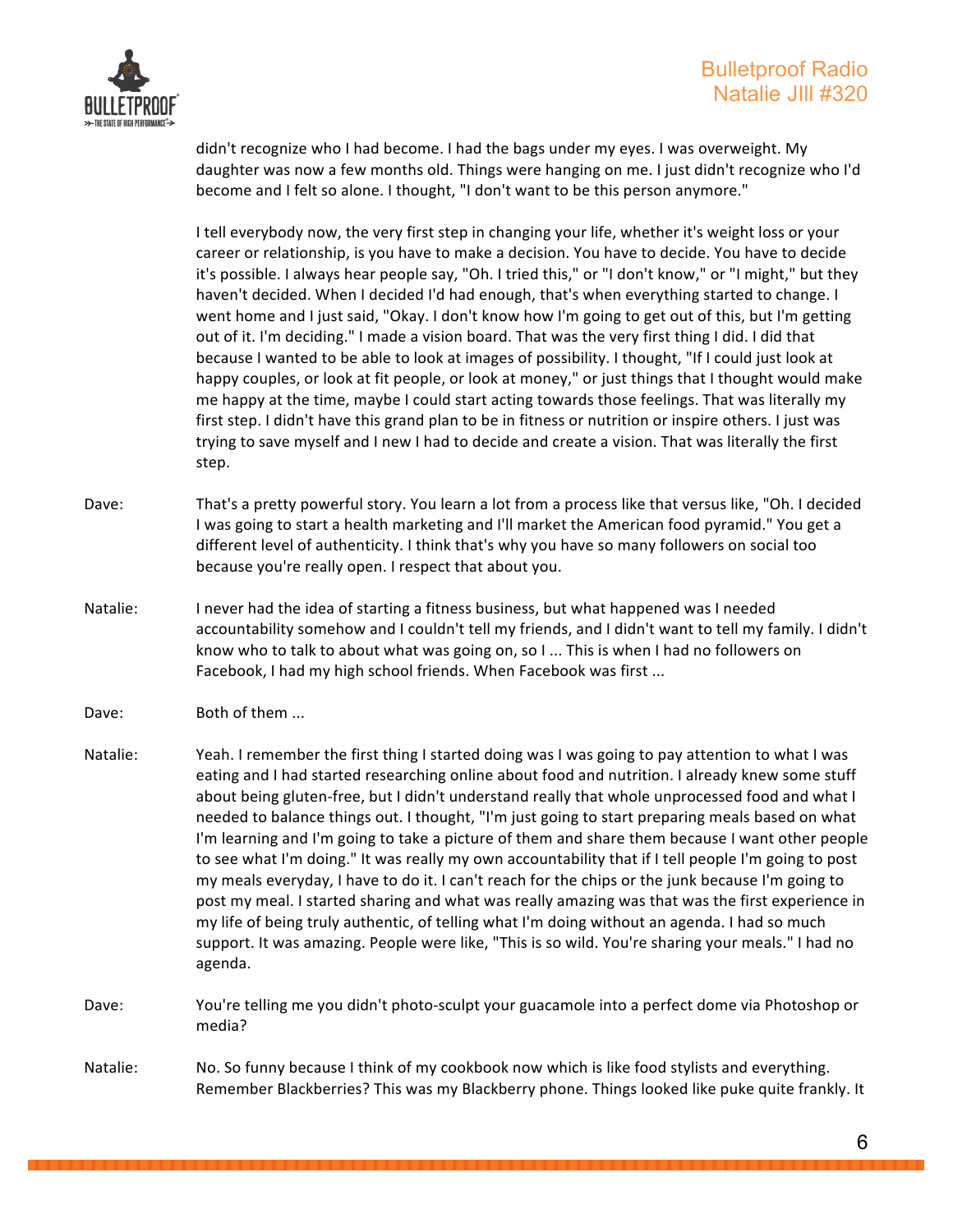

was like, "What is this?" I didn't know about that. I was doing it for my own accountability and it was very real.

- Dave: People are mean on social. You're like, "Okay. Here's a picture of what I actually eat," and they're like, "It doesn't look pretty." I'm like, "Here's the deal, most of us don't eat food-sculpted food every meal." It's just a thought, but yeah ...
- Natalie: Now we do with Instagram and Pinterest. At the time my accountability on Facebook, no I just put it out there as my Blackberry photos. It was really amazing to me that I was just sharing and people were interested. They were like, "What is this? What are you putting in here?" I just was talking to people. That was it. There was no grand business plan. I was just talking to them.
- Dave: How did that lead to the "7-Day Jump Start?"
- Natalie: This is actually really funny. People liked my meals and they started asking, "Hey. This is really creative. Can you put together a recipe book for us?" I thought, "A recipe book? I don't know the first thing about that." Somebody told me to make an e-book. I remember Googling "What is an e-book," because I didn't know what that meant. An e-book is an electronic book. Then, because I'm a fast-acting ... Like that ADD personality, I just do things. I don't really research enough once I decide. I didn't look up how to professionally do an e-book. I just did one myself on a word document with my Blackberry pictures being inserted. So, I took one weekend and I put all my Blackberry pictures in and I wrote a little description. It was this complete ghetto-style ... It was not even a PDF, like a word document. I decided I was going to charge \$10 for and I put it out on Facebook and I'm like, "Okay you guys I put my recipes together. Here they are. \$10 if you PayPal. Here, I'll e-mail it to you." That's how it started.
- Dave: Nice e-commerce platform there.
- Natalie: Yeah. I didn't know about internet marketing or sales pages or any of this stuff. I just knew people are asking for recipes. While they were liking my recipes and I was doing this, my body was changing because I was really getting excited, I was connecting with people, I was working out more, I was starting to become the person I wanted to be and I was sharing that. I was saying, "I went to the gym. I did this workout," and people started to see my body change, so they said, "Hey. How do you put this together in a meal plan?" So, I took another weekend and I wrote what's now, it was a very different version at the time, but my original "7-Day Jump Start." I wrote it in a weekend. I didn't proofread it. It's embarrassing now, but it worked. It was like I put together what I explained to you, my goals, how to do a vision board, how I put a meal together and how to use recipes in a little cookbook. I decided to sell that for \$35 and people loved it.

It was I'm being real and I'm connecting, I'm not marketing, I was being real connecting with people. They loved it. They would send me in a message and say, "Oh my gosh. This Jump Start was awesome. I lost 5 pounds. I'm feeling great. Thank you for creating this." I would ask them if I could screenshot that and share it and they'd say yes and I would say, "Oh my gosh. Look at Dave. He just sent me this. It made my day." I made it about him because it was about him. He lost weight doing this. This is amazing. I always said, "Who is next?"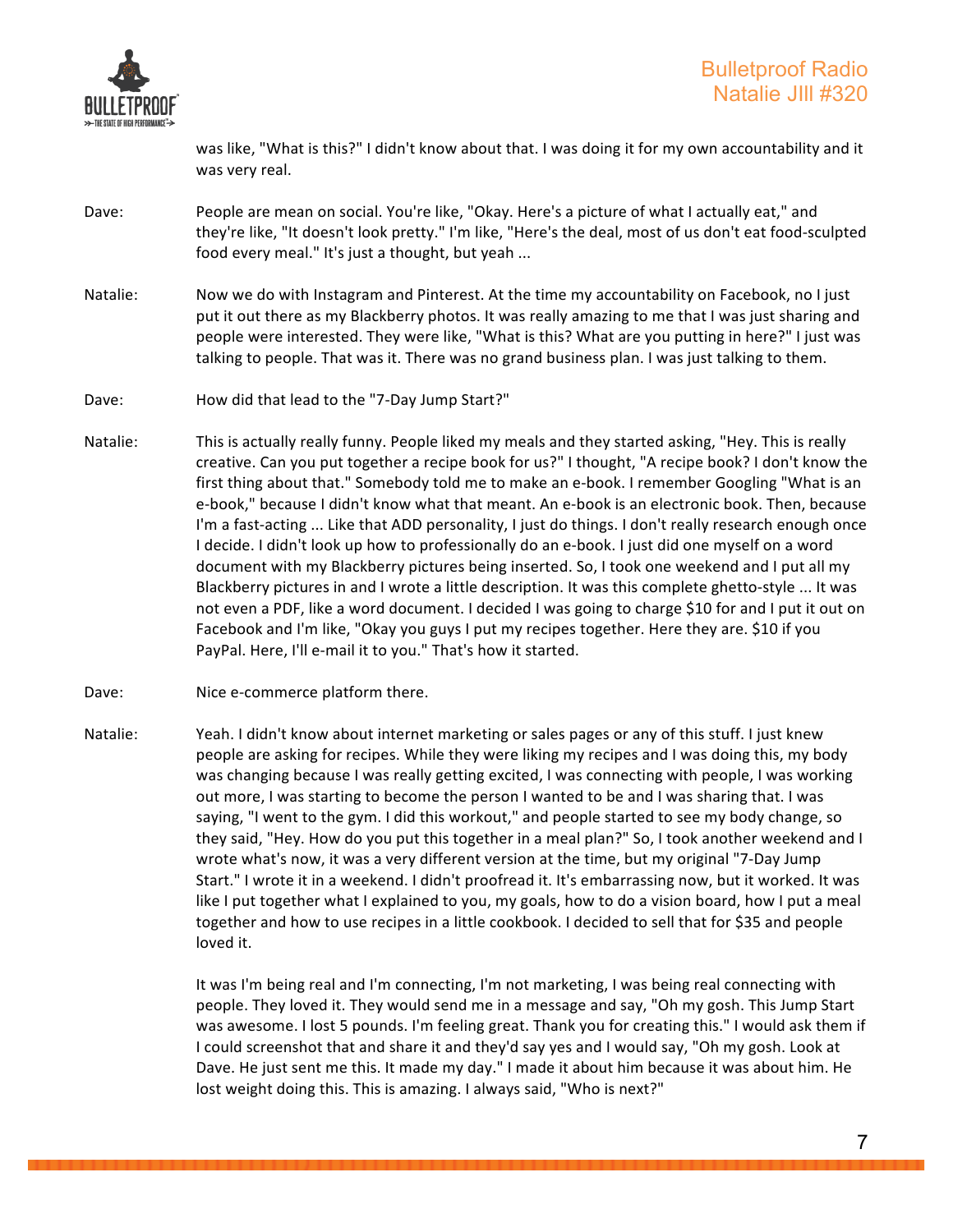

It just started to grow. It started to grow and what was amazing, it wasn't so much the money because, yeah money started to come in, but what was amazing to me is that my rock bottom place that I didn't understand why it was happening to me was now changing the lives of other people and getting them encouraged and motivated and I felt like I had a purpose now. It's like, "Wow! I have a purpose and I'm helping these people." It was amazing to me. I wasn't setting out to be a social media expert or a fitness guru or any of that. It just happened from me being really real and sharing and listening.

Dave: It's amazing. You just went and you did it. When I started out, I spent 5 years writing a book, "The Better Baby Book." I wrote the book before I talked to publishers. I had no idea what I was doing, but it's an important book. I wrote it actually based on my own program for my own family to not have kids with autism because it kind of runs in my family. I kind of had Asperger's. I say kind of because I wasn't formally diagnosed with it, but it runs in my family and I had all the symptoms of it but by the time I was diagnosed with stuff, I'd already changed my biology so dramatically that I'm neurologically different. We'll put it that way.

> I did all of that work. That's 5 years where I probably could've been sharing knowledge and information and just talking about it, and you just like went for it. I brought the book out and because I hadn't done the things that you've done, it only sold like 5,000 copies. It's actually got way more science in it than "The Bulletproof Diet," which sold hundreds of thousands of copies because I learned how to do it right. Along the way, as the traffic started to grow for Bulletproof ... I did come out with an e-book briefly, but it was once of those things where I spent a long time on it and I'm like, "It's just not good enough." I set the bar so high that I made it more work than it needed to be, and here you are and you're like, "I'm just going to go for it." So, kudos for doing that because I didn't do that and you're making me wonder why.

> The very first e-commerce ever on the internet, you totally reminded me of it, was a t-shirt that said, "Caffeine, my drug of choice," out of my dorm room. I posted these little forums called "News Groups," on something called, "Usenet." This was before the browser existed. It was like, "If you want one of these t-shirts, you can just send a check to my dorm room and I'll send you a t-shirt." It was so ghetto, but we didn't have anything better at the time. It was actually, it turns out, cutting-edge. That quick start ability to just go out there and say, "I don't really know, but I'll figure out how I'm going to do it," that's a real asset. You're making wonder why I didn't do more of that in Bulletproof.

Natalie: I'll tell you where it came from because that wasn't the old me. The old me in corporate America before I went through all this was into perfection. Everything had to be perfect. This was ... I didn't care anymore. I was so down on my luck and feeling so bad that I had nothing to lose. I thought, "I'm putting myself out there and I'm just being real," and what I was learning was the more real I was, the more I was connecting with people. It's funny to me because I have so many people, especially in fitness and nutrition now, they come to me and they say, "Oh my gosh. You're this big social media ... " or "You've been successful," whatever, "Here I have this business plan." I'm thinking, "You're missing the whole thing. That's not what I did at all." I built a following really just talking to people and being real. That's where I got my product ideas. It was completely the other way around.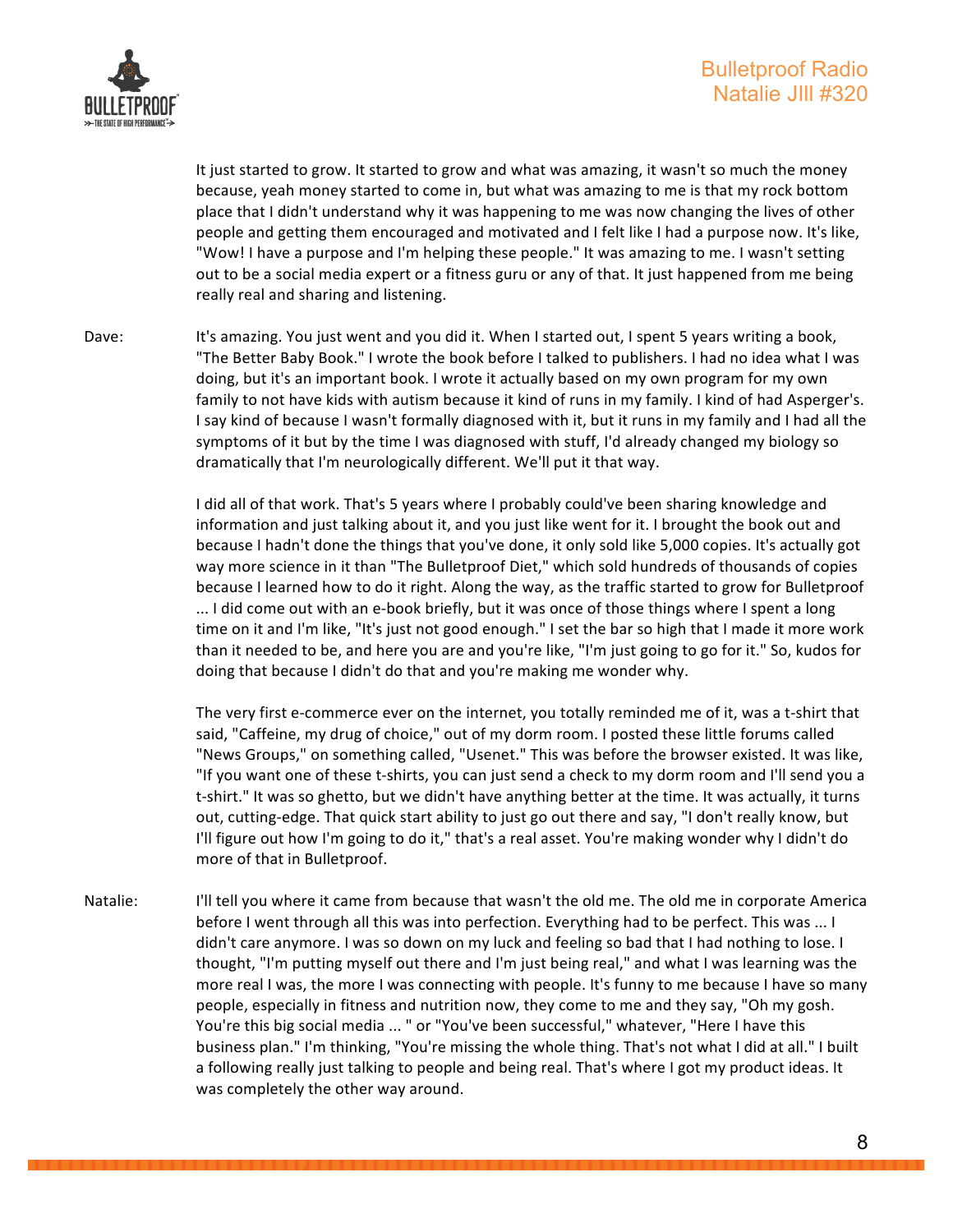

Dave: The authenticity and connecting thing ... I started writing with ... I already had a job. I was a VP at a big company. I didn't expect to build a business out of it like that. I wanted people to read the information, but I'm like, "I already have a paycheck. I'm OK. I'm not wealthy, but I'm certainly comfortable. It's all good." That level of startup, same thing, people coming all, "I have this big idea and I'm going to exploit the market." I'm like, "Actually no one's going to listen to you because you ... "

## Natalie: Where's your platform?

- Dave: Yeah. Well even if you build a platform, it's like to build an authentic platform of people who care, you have to care and you have to really bring it everyday. People have BS detectors that are really strong and if you set that off because you're not authentic, it doesn't matter if you meant to be authentic, either you are or you aren't. I don't know how to teach that, but you certainly put that in early because you put all of yourself into your business. You've also evolved your thinking. So, you started out with this, I'm just going to call it a ghetto e-book, and now you've got like a "real book." How did you change how you lay it out?
- Natalie: My ghetto e-book evolved as my business grew and I have 19 e-books now which is funny. Every single e-book, every single DVD I had made, every single thing I've done is because my audience asked for it. I never just had the idea. It was like they are saying, "We want workouts," or "We want this," and I created it based on what they were asking me for. Once I was actually making money and I was able to start an actual business and my following was growing, it was time to make that "7-Day Jump Start" better. Then I really did invest in getting help and making it more meatier, more information, some newer recipes. So, the e-book was doing great and I didn't tweak it much after that because my gosh, we had helped tens of thousands of people transform and it was working it was amazing.

What happened was I wanted to get out to more of the masses. I feel like my message and what I went through was strong and I watched all of these diets come and go that I was not believing and not following, there was definitely a handful that I did, but there's a lot that I think is just garbage out there. I thought, "I just want to get my simple message out there," and I knew there was only so much I can do myself on social media and through my website. I just thought, "I have to get this in a hard copy book and I have to get it in bookstores because 1) I'm going to reach more people, and 2) It validates it more," because you and me might think information's great in an e-book, but there are people that want a hard copy, they want to know it's a published book, and I get it.

So, to me, that was sort of the next step. I don't need to prove that this works, I just want to get it out to more people. That's when I did talk with several publishers and ended up working with one on turning this into an actual book, and what I wanted to do with that was make it different and better than the e-book. I felt that I wanted this to be a Part 2 to people that have already done my e-book, but also something that the masses would really enjoy. Things like putting 84 brand new recipes in it, so it could be a recipe book, adding workouts to it. Just making it a lot more meaty.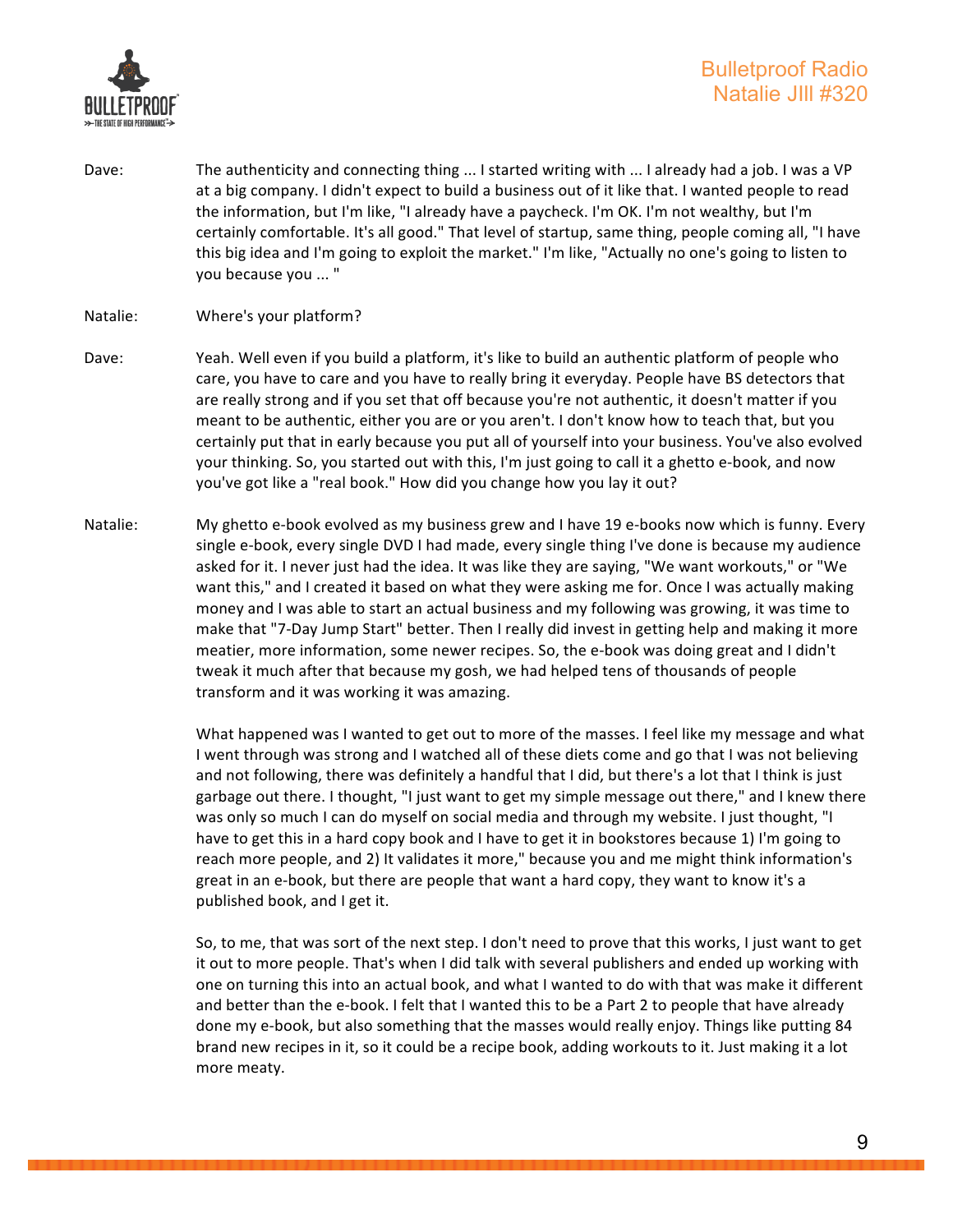

- Dave: So, how did you lay it out? It's laid out pretty cleanly. What does the 7-Day Jump Start Plan look like?
- Natalie: The beginning of it is first, literally ... It gets more into my story and sharing some other peoples stories and also talking about that first step because I think it's so important, about becoming your authentic self, creating a vision, and writing out goals. I don't care what the diet is, if you don't have that dialed in, you can't stick to it. It's so important. You got to get your mind right. So, I really dive deep into that where I think a lot of diet, or nutrition books, out there, they like tap on that but they don't really dive into that. I actually have things you have to do, like little workshops that you have to fill out just to get in that right mindset. Then I explain. I don't love just giving a plan without explaining why things are happening, and I didn't want to explain it too science-techy because there's people like you that can do that amazing, that's not my strength.
- Dave: It's also boring if you do it too much. I had to take it out of "The Bulletproof Diet." I'm a geek, right, but most people are like, "Tell me what to eat already. For God's sake, shut up." You might have fueled the people better.
- Natalie: No. I just didn't want to put anything in my book that was not backed by research. So, everything is backed by research. I wanted to get to the point, and I wanted to remember who I was talking to. I'm talking to the person who was where I was, the person that is 30 - 50 pounds overweight, who's eating processed food. They don't understand this really amazing nutrition, they're just learning to un-process their diet. I wanted to talk to them, so I explained things. I explained what happens when you eat artificial sweeteners, what happens to your body when you eat too many starchy carbs, what happens to your body when you don't eat enough fat. I just explain it so they understand and that helps them understand why they're doing things before they're following a meal plan.

Then I actually lay out a 7-day meal plan and it's optional. I say, "You can read the rest of this and do it yourself," or some people want the black and white tell me what to do, or "You could follow this." I really break meals down just very simple: fats, carbs, and protein. Teaching what that is and everything is based on a food that once grew. So it's real natural foods. I don't put any rules about time of day. I know some people want to do Bulletproof in the morning and not eat food until a lot later, and that's fine. I get that people want to eat their meals every few hours versus spreading them out. I explain why I don't do the every few hours, but I let people choose because it's beginner steps first. Let me teach you how to un-process your diet, let me show you how great you're going to feel doing that, and then we can get into the more advanced stuff.

Then I have 77 recipes to show people that un-processed food can taste amazing, you don't need ho-hos or Twinkies. You can have real food that tastes amazing, that's good for you. 7 guilt-free desserts. Then I have 7 body weight workouts that are 7 minutes each because I also wanted to show people that you don't have to go to the gym and beat yourself up for hours.

Dave: Are you like a Black Jack player?

Natalie: No, I'm not. I'm Roulette, I put everything on -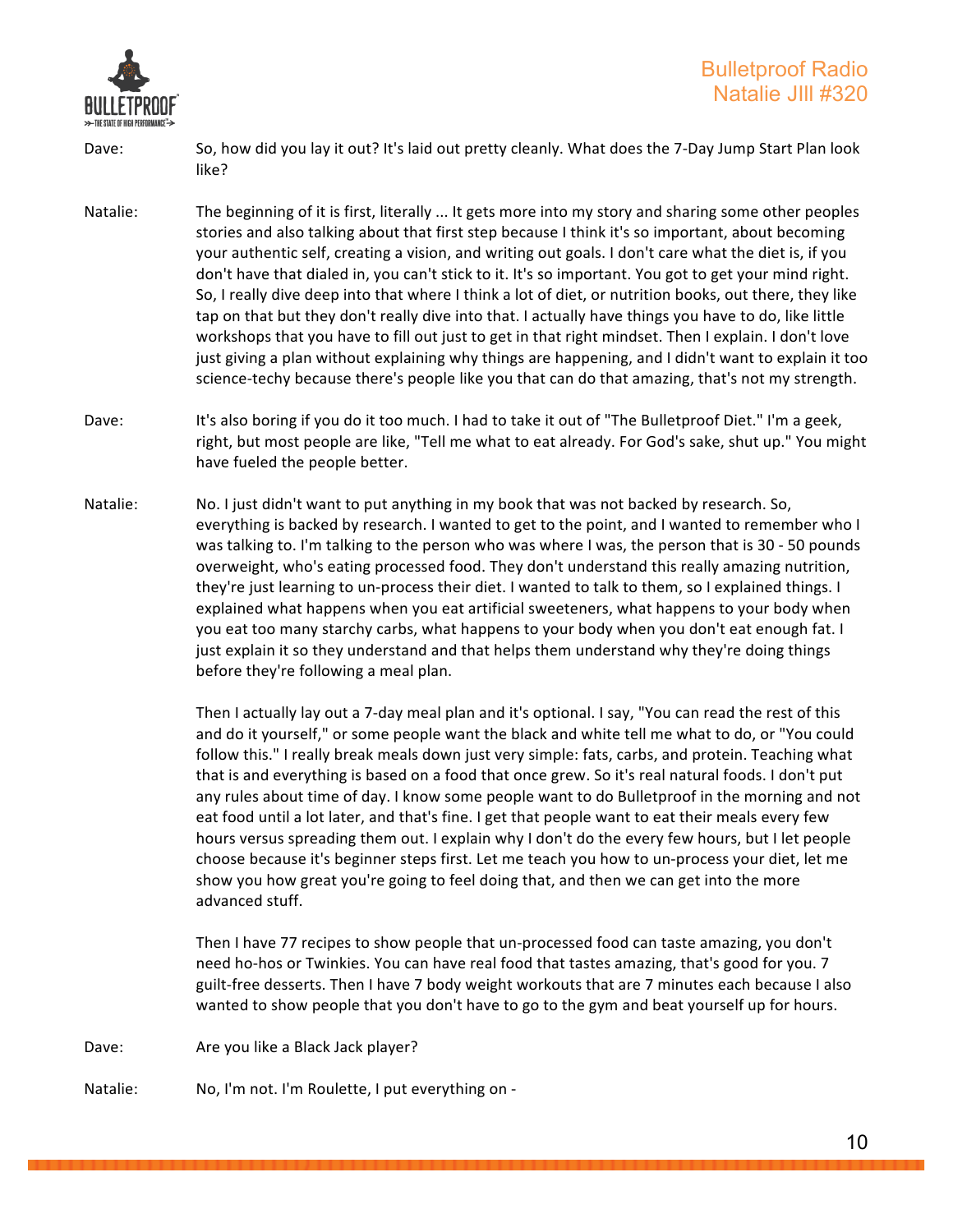

| Dave:    | You're like, "3 times 7 is 21." I'm like, "Where did the 7s come from?" There's got to be an angle<br>here.                                                                                                                                                                                                                                                                                                                                                                                                                                                                                                                                                                                                                                                                                                                                                                                                                                                                                 |
|----------|---------------------------------------------------------------------------------------------------------------------------------------------------------------------------------------------------------------------------------------------------------------------------------------------------------------------------------------------------------------------------------------------------------------------------------------------------------------------------------------------------------------------------------------------------------------------------------------------------------------------------------------------------------------------------------------------------------------------------------------------------------------------------------------------------------------------------------------------------------------------------------------------------------------------------------------------------------------------------------------------|
| Natalie: | Well 7's always been my favorite number, I don't know why, but because I called it "7-Day Jump<br>Start," I just liked the whole sticking with 7.                                                                                                                                                                                                                                                                                                                                                                                                                                                                                                                                                                                                                                                                                                                                                                                                                                           |
| Dave:    | You just tripled down on the 7s. I like it. It's got the  It's fascinating.                                                                                                                                                                                                                                                                                                                                                                                                                                                                                                                                                                                                                                                                                                                                                                                                                                                                                                                 |
| Natalie: | I didn't want to call it like, "666." I got to stay positive.                                                                                                                                                                                                                                                                                                                                                                                                                                                                                                                                                                                                                                                                                                                                                                                                                                                                                                                               |
| Dave:    | I'm telling you, if you went with the evil diet, you'd probably have a really big brand. I'm just<br>saying.                                                                                                                                                                                                                                                                                                                                                                                                                                                                                                                                                                                                                                                                                                                                                                                                                                                                                |
| Natalie: | I honestly wanted to call it just, "Un-Process Your Diet." That was the name I wanted because<br>that's really what it is, un-process your diet. We went with "7-Day Jump Start," because that's<br>the book I initially did that had so much success, so everyone felt it best to keep it branded with<br>that.                                                                                                                                                                                                                                                                                                                                                                                                                                                                                                                                                                                                                                                                            |
| Dave:    | Let's talk about what un-processing really is because cooking is kind of a process.                                                                                                                                                                                                                                                                                                                                                                                                                                                                                                                                                                                                                                                                                                                                                                                                                                                                                                         |
| Natalie: | Yes. Totally. So, you'd probably not agree 100% with my definition -                                                                                                                                                                                                                                                                                                                                                                                                                                                                                                                                                                                                                                                                                                                                                                                                                                                                                                                        |
| Dave:    | We don't have to agree. I just want to talk.                                                                                                                                                                                                                                                                                                                                                                                                                                                                                                                                                                                                                                                                                                                                                                                                                                                                                                                                                |
| Natalie: | Again, I'm talking to the masses. So, yes, technically un-processed is raw, natural, you're picking<br>it off the tree and you're eating it. That could be -                                                                                                                                                                                                                                                                                                                                                                                                                                                                                                                                                                                                                                                                                                                                                                                                                                |
| Dave:    | You have to be naked in the sunshine and get your vitamin D. It's totally proven, there's 3<br>studies. You could go extreme.                                                                                                                                                                                                                                                                                                                                                                                                                                                                                                                                                                                                                                                                                                                                                                                                                                                               |
| Natalie: | No fake light at night unless you have your blue light glasses on either. Basically anything that<br>once grew or you could pronounce is what I start with. So, if it once grew, that is a good choice,<br>and if it's coming from a package, which is not my choice, but if it is, what is in it? Do you know<br>what those ingredients are? Can you define them? Are they real? This is probably a funny<br>example, but I'm going to say ice cream. If you're going to eat ice cream, I want you eating the<br>real thing with 3 ingredients, not the fat-free, sugar-free, fake yogurt because we can't define<br>what's in that. So, I want real ingredients that once grew and you can define and then we can<br>advance from there. I think, and I'm guilty of it too, I get so caught up in this amazing nutrition<br>and all the new research and what's out there, but then what that does is that alienates people<br>that are just starting because it's overwhelming for them. |
|          | So, when I say "un-process," I'm just unraveling. I'm getting you away from the Doritos. Let's<br>stop that. Let's start eating more natural again.                                                                                                                                                                                                                                                                                                                                                                                                                                                                                                                                                                                                                                                                                                                                                                                                                                         |
| Dave:    | That is an amazing first step, and there's all sorts of reasons you might not want to eat potatoes.                                                                                                                                                                                                                                                                                                                                                                                                                                                                                                                                                                                                                                                                                                                                                                                                                                                                                         |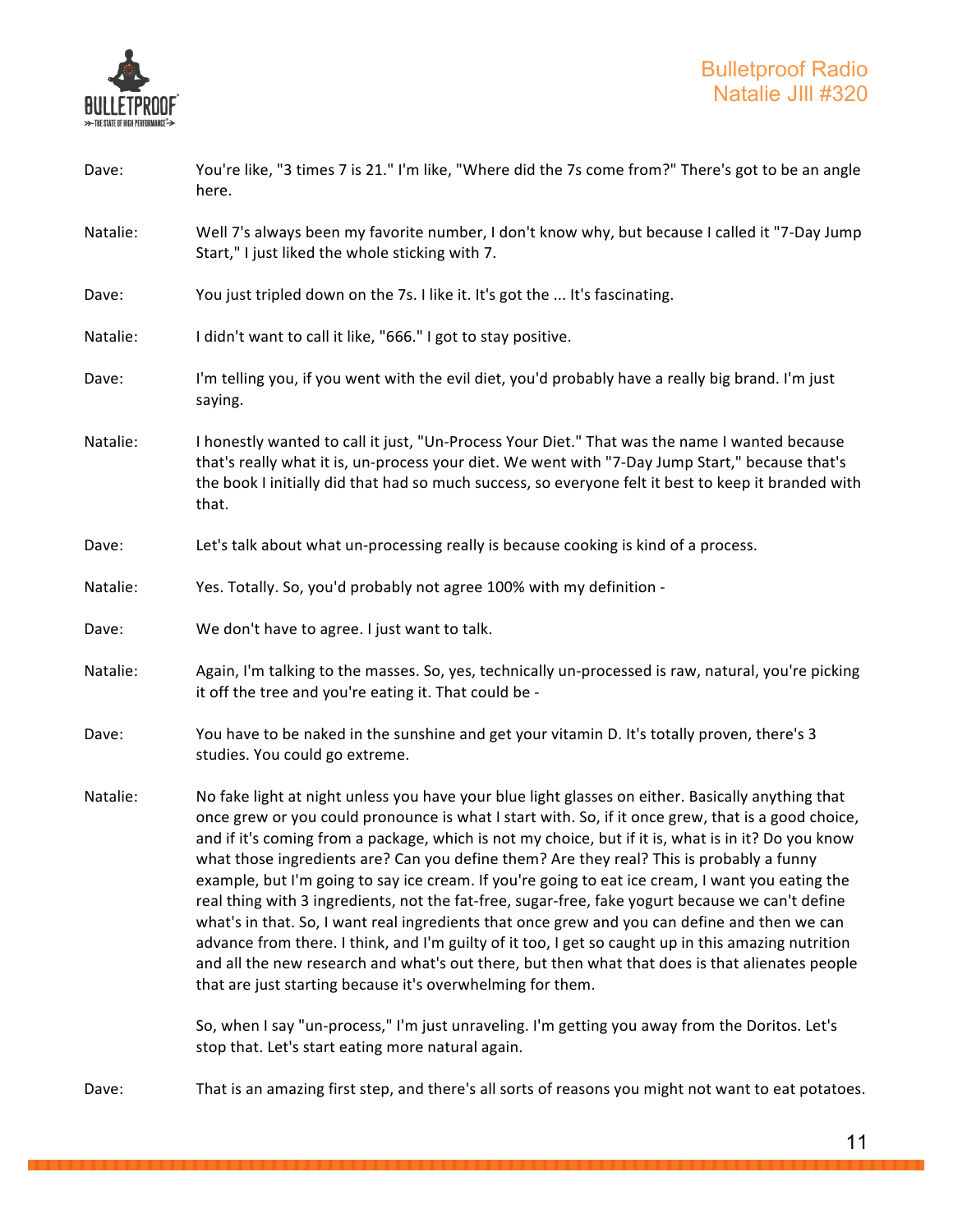

You can talk about carbohydrates, you can talk about other reasons. There's a book called "The Potato Hack," that actually talks about only eating potatoes. There's arguments on both sides, but here's the thing, eating a potato chip that came from a factory fried in crap versus baking a potato or making your own potato chip in the oven or even frying it yourself in good oil, there's just a difference. I'm not even sure we can quantify what the difference is, but you'll feel better if you make it yourself.

- Natalie: It's baby steps. It's just like ... I eat organic. I'm a huge fan of organic eating. Would I tell somebody ... If the choice was to eat organic fruits and vegetables or not eat vegetables at all because their only choice happens to be not organic, I'm going to tell them to make ... It's baby steps. That's what I talk about. So, if you're eating candy and junk, the next best step is what? Then the next best step is what? You can really get picky and you can move down the line and have this perfect diet later, but you got to start somewhere. To me, people giving up diet soda and starting to read ingredients and understand what things are that they're putting in their body, that's a huge, huge first step. I want to show people that it's possible because I think that some of the diets out there, they really overwhelm people. It's too hard to start because it's like, "This is extreme."
- Dave: It's totally true. There's a lot that happens when you go to just a normal person's house ... I used to do this with clients and even just with friends, and you take 2 large black trash bags, you walk into the kitchen, and you open the cabinets and you're like, "This is going to the food bank because most of it isn't food." I have questions about this and people will think I'm nuts. If you go to someone's house and this isn't food and you take the food out, I don't want to compost it, this is also going to piss people off, if you make compost out of processed food, you know what you get? You get crappy soil and it doesn't grow good food -
- Natalie: lagree
- Dave: Industrial composting things, just because it looks like dirt, doesn't mean it's useful dirt. Sorry. You put antibiotic tainted crap in the soil, the soil won't have healthy bacteria. This is how it is. You put glyphosate in there, it's ruined. Do I really want to give bags of corn chips and seriously fake foods to people who are less fortunate? I actually would rather give them wholesome food and grass-fed butter -

Natalie: I'm like you

- Dave: If someone's really hungry, it's probably better that they eat something rather than nothing. So, I'd bring it to the food bank. When you go in and you empty that ... That is traumatic. You just gave away \$500 worth of staple foods, even though I would call them staple "foods" with fake quotes around the foods because you shouldn't be eating them. Your book helps people see, "All right. I'm going to have to make some changes there," and that change alone is big, much less "You should have nothing but fats in the morning and try intermittent Bulletproof style." That's a pretty advanced technique.
- Natalie: I think they're great. It's great advanced technique, but I like to baby step first. Only because they can't get there yet.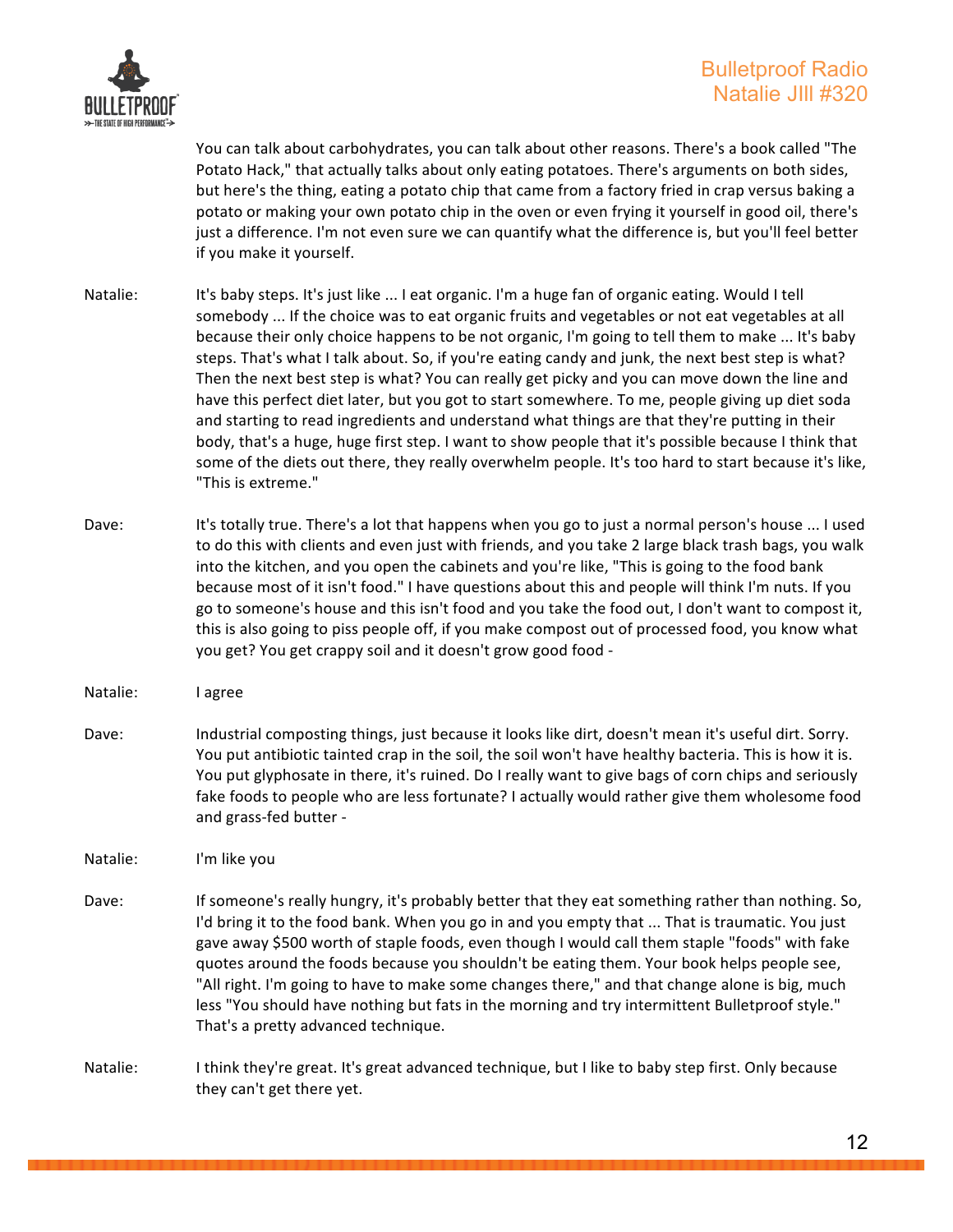

- Dave: Yeah. Baby step is actually really big step. That's the point. A lot of people, they'll never try all the advanced stuff, but just making the changes you were talking about, eating real food that's not processed or better yet, processing it yourself in this thing called a stove. That's actually a revolutionary act when you do it. Buying fresh stuff from the person who grew it instead of from China, it's also revolutionary. I think you've helped a lot of people with your 19 e-books already just make that change.
- Natalie: Thank you. I was so adamant about using the word 'un-process' because that's really how I feel things need to go. Things have gotten out of control with the fat-free, and the sugar-free, then the "everything's killing us," then we got to juice clean. It's like there's so much out there and every place has a point and I get it but we've really gotten away from some major things that people need to change like artificial sweeteners. Why are people following these crazy diets and still drinking diet soda? I don't get it. So, I needed to explain what's happening with artificial sweeteners.
- Dave: My favorite thing is the new trend in food which is food-free. They're like, "It's a low-calorie snack." You're like, "You know what that means. That means there's less food in there." It might processed, it might not be processed, but if it's low-calorie it means that you're paying more money to get less food and that's stupid.
- Natalie: I cringe at fat-free, sugar-free because I'm like, "What the heck is in there then? What are they putting in there?"
- Dave: Soy beans ...
- Natalie: Yeah. What people don't realize too is, what I feel like I really dialed in on in the book, I have a big thing about artificial sweeteners. Your body thinks it's getting those calories too so of course you're going to crave more and be bloated and want more. Aside from everything else it does wrong to your body, they're wondering why they're still so hungry when you eat real foods and that doesn't happen.
- Dave: You get this neurological craving that comes from Nutra-Sweet especially. That stuff is so bad. When I was trying to lose my 100 pounds, I was working out like 6 days a week, but I was drinking big diet sodas because I didn't want the calories and I was really struggling. I thought I had it down and this one day, right before the afternoon classes, I went to the university soda machine, and I'm like, "I'm going to be really good today. I'm going to drink a diet soda instead of even putting a little bit of soda in there because I'm not going to eat sugar. I'm going to win." I drank this, I don't know, hundred thousand gallon ... It was like a vat of diet soda.

I'm sitting in class and I started to like hallucinate. I kind of felt like my eyes were crossing and I was drooling on myself and the teacher was looking at me funny. I was like, "Wait a minute. That's what the diet soda did to me." I had overdosed on an empty stomach on diet soda, and that was the level of signal that it took me to go, "Maybe I should back off on that stuff. It's messing me up." For me it really watershed my on-the-scale weight.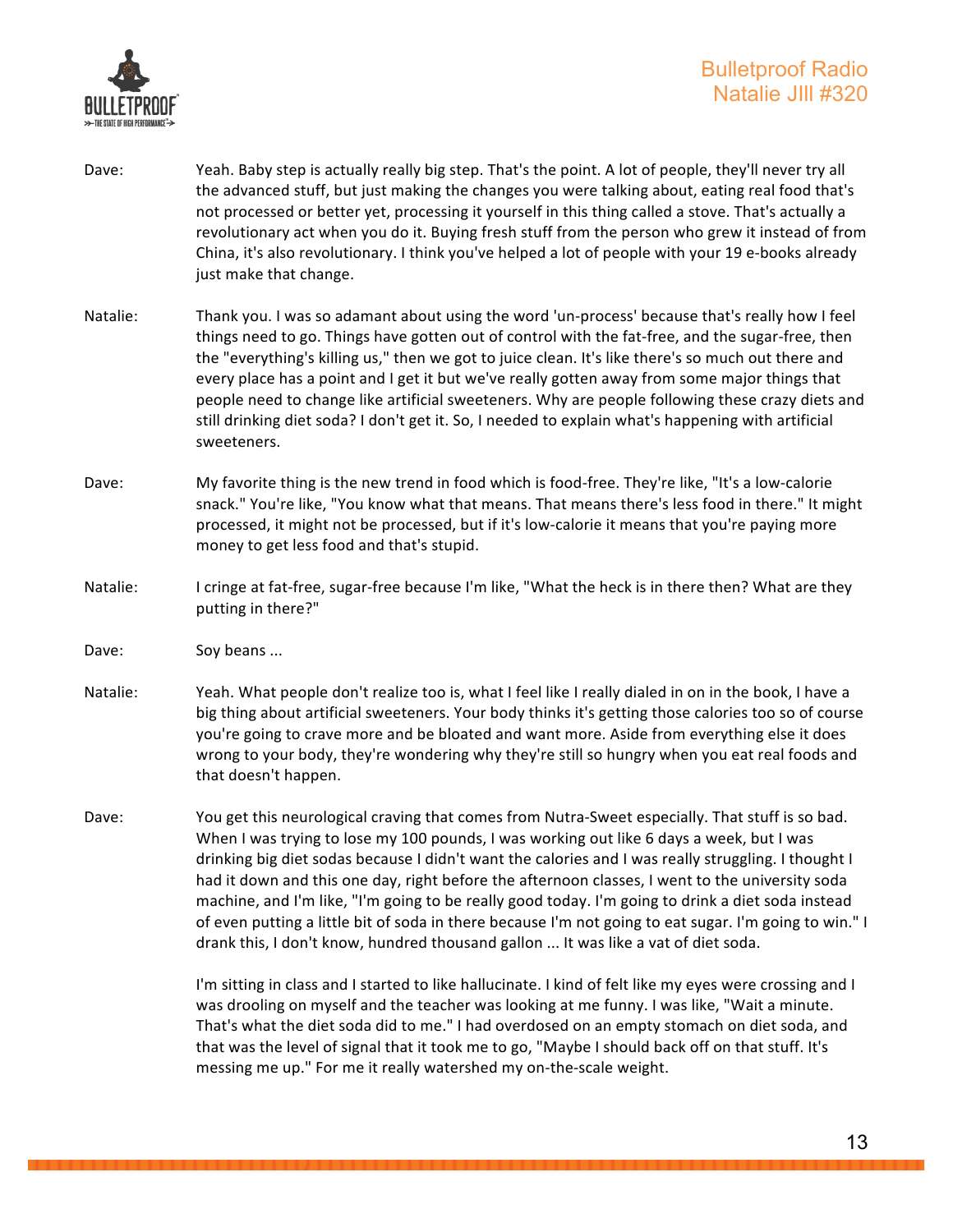

It has an effect, but most people don't know that it has an effect because they never hit that crazy dose on an empty stomach. It's just bad news. When you do the science, like you've talked about in your book without necessarily all the deep references, but just saying, "Here's what it does to you." Cool, man. Everyone should know this. Everyone in the country, everyone on the planet should know if a company tries to sell you those artificial things, they're not doing it for your best interest and if they tell you it's in your own best interest, that's actually evil. You can't do that.

- Natalie: Yeah. It's not okay. I also don't expect people to be perfect. What's really nice about an unprocessed food diet is when you are eating clean and natural foods, when you do have that junk food whatever, you might feel good for a moment, but what happens is you start to realize what it does to you and how you feel after. Your taste changes for it. It tastes different. When you get used to getting your sweets from fruit for instance, and then you go eat candy, it tastes funny to eat a piece of licorice. It just tastes different. It tastes fake. It takes you eating natural and clean to get that. I'm human. I tell everybody I should be sponsored by Reese's Pieces because that's the worst thing for you ever, but one time a month, I send my husband ... I'm like, "I need them right now." I might eat them and then I never feel good after and it reminds me why I don't do it.
- Dave: Which color do you eat first?
- Natalie: I don't know. All the bad ones. It's not good for me, but it's like my one ... Whatever it is from being a kid or something, if I really am feeling I need something, I want that, and I never feel good after. You do it, and you're like, "Why the heck did I do that?" I teach people that you move on. Everyone's human. You do things. When you're eating, it's what you 99% of the time, and when you're doing that, your body reacts quickly and you remember why you don't want to do it again. At least for a month.
- Dave: That reminder thing in "The Bulletproof Diet" book, I'm like "Try this for a couple weeks and then just have pizza and beer and wake up the next morning and tell me it didn't work." You're going to feel like, "Ahh!" It just ruins you. That was always happening. Now you've noticed. You're doing the same thing. You cut out the processed foods and you add something back in. I imagine that a lot of your followers, they might go out and have a little bit more than Reese's Pieces, but now you've actually felt the difference. The big food industry would love to have you go out and try one thing at a time and you'll never experience any difference. "Oh yeah, I cut out this one little thing." Nah. You have to cut out the group of things that cause trouble and they're almost all processed.
- Natalie: This Halloween was funny because I hadn't had like sugar, food coloring, candy junk in a long time, but my daughter ... Trick-or-treating, whatever, and she had the stuff and she wanted to try stuff. I let my daughter do what she wants. I just educate her on what's it's doing and let her make her decisions. I grabbed some of it, it was like Laffy Taffy or something, and I was thinking, "Oh. This is going to be so good. I remember it as a kid," and I bit it and it was gross to me because I'm not used to that artificial sweetness anymore. I really realized how far off we have gotten with our taste and what we ... It's just a mess. To me, fruit is completely sweet to me. If I'm going to have fruit, that's all I need if I want sugar.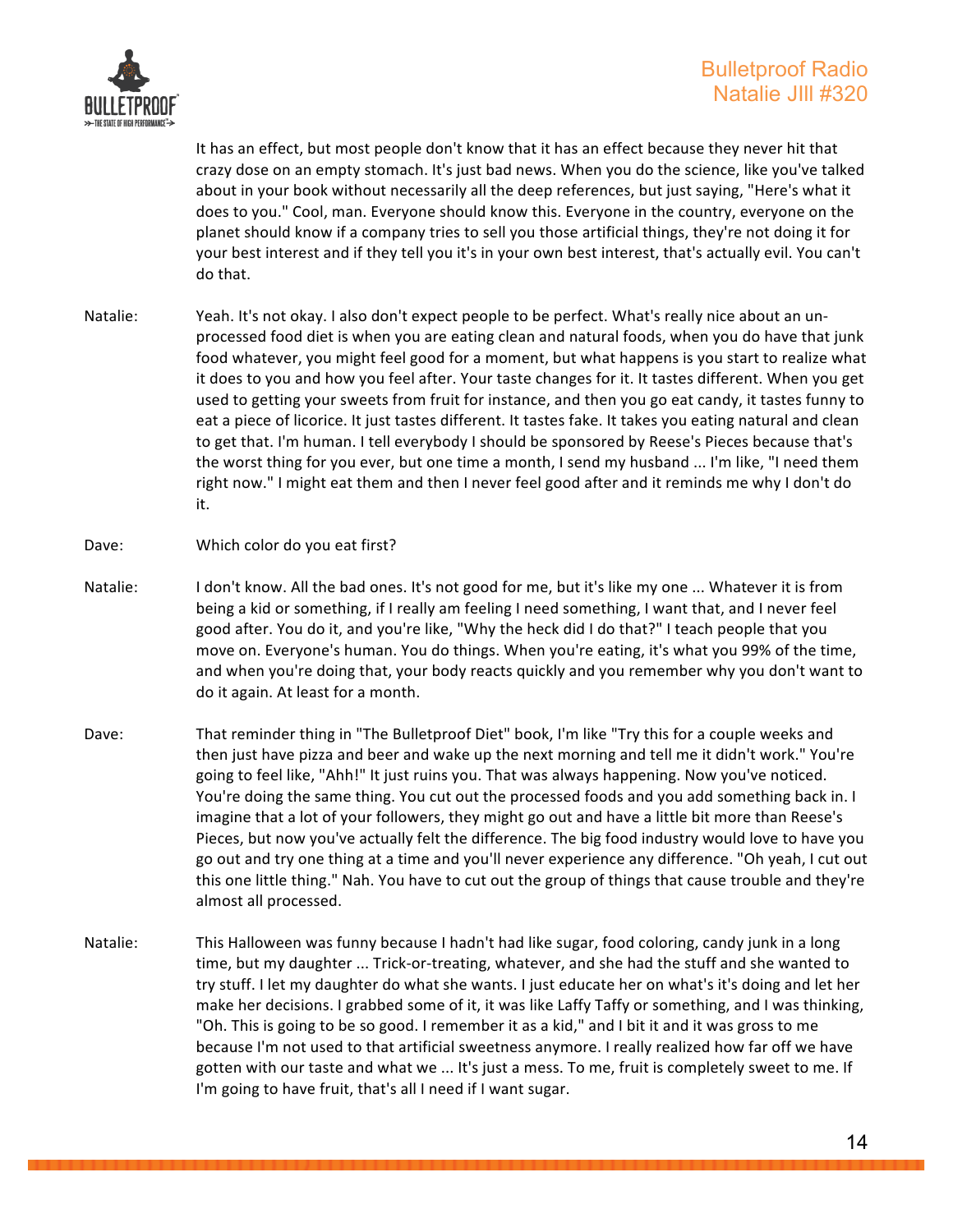

Dave: Yeah fruit has plenty of sugar in there. I remember I was in Peru and I went to Lima, that big city, millions of people. There was these like fruit vendor carts except they're all selling Kit-Kats and Snickers. They literally stopped selling fruit because it was too much work to get in the city. Then you get on this little plane and you fly to Cusco, which is a small town, and they're still selling fruit and you can see a difference in the population. Like, "Okay. Are you eating food or are you eating packaged crap?" You're happier when you eat real foods.

- Dave: You do something else too. You're Celiac and you recommend that everyone, including non-Celiacs, be gluten-free when they're going un-processed. Why do you recommend gluten-free for everyone?
- Natalie: Okay. So, first of all, I don't necessarily recommend gluten-free for everyone, but I recommend un-processed food for everyone. When you eat an un-processed food diet, you're pretty much eating gluten-free anyway. I wanted to explain that because just going a gluten-free diet could mean a processed gluten-free diet, and there's a lot of people that go on a gluten-free diet and gain weight and get sick and Type 2 diabetes goes up. That's junk. It's almost worst junk than the gluten-containing junk sometimes.
- Dave: You can actually have only corn chips and coke and be gluten-free and vegan actually. Vegan gluten-free diet right there.
- Natalie: There you go. Perfect. I kind of got away from using the word, "gluten-free," because when I was diagnosed with Celiac, this was years ago, no one knew what gluten was. Now it's like this trendy thing and everyone is gluten-free. "Oh. Gluten-free donuts. I'm fine. I'm eating glutenfree." No. It's not fine. I do think that if anyone has an autoimmune disease, gluten has to come out. It's a must in my mind, but I would say when you eat a natural un-processed food, by my definition, the way I eat, there is no gluten in that. There's no gluten in fruits, or vegetables, or meats, or nuts, or seeds, or oils, or in Bulletproof coffee. There's no gluten in that.
- Dave: Right. Exactly.
- Natalie: So, it's gluten-free. I recommend everyone eat an un-processed food diet.
- Dave: I love that. It makes me crazy when I see these big gluten-free stickers. I do something kind of sarcastic. I'm working on re-releasing a bottle of water, and I absolutely put a gluten-free badge on it. It's freaking hilarious. Dude, it's water. It's a humor item. Also, there's a vegan thing on it.

Natalie: I'll put that on all my headphone and all my DVDs. On my DVDs I'm going to write "gluten-free."

Dave: It's like my water is vegan and my ... I don't even care if it's vegan or not. I don't consider plantbased or animal-based to be a useful moniker because well, my favorite animal protein in spider venom and my favorite vegetable protein is sarin, the nerve gas. So, clearly plants and animals are all toxic and we can't eat anything so we should just be done with it. Those badges are kind

Natalie: Totally.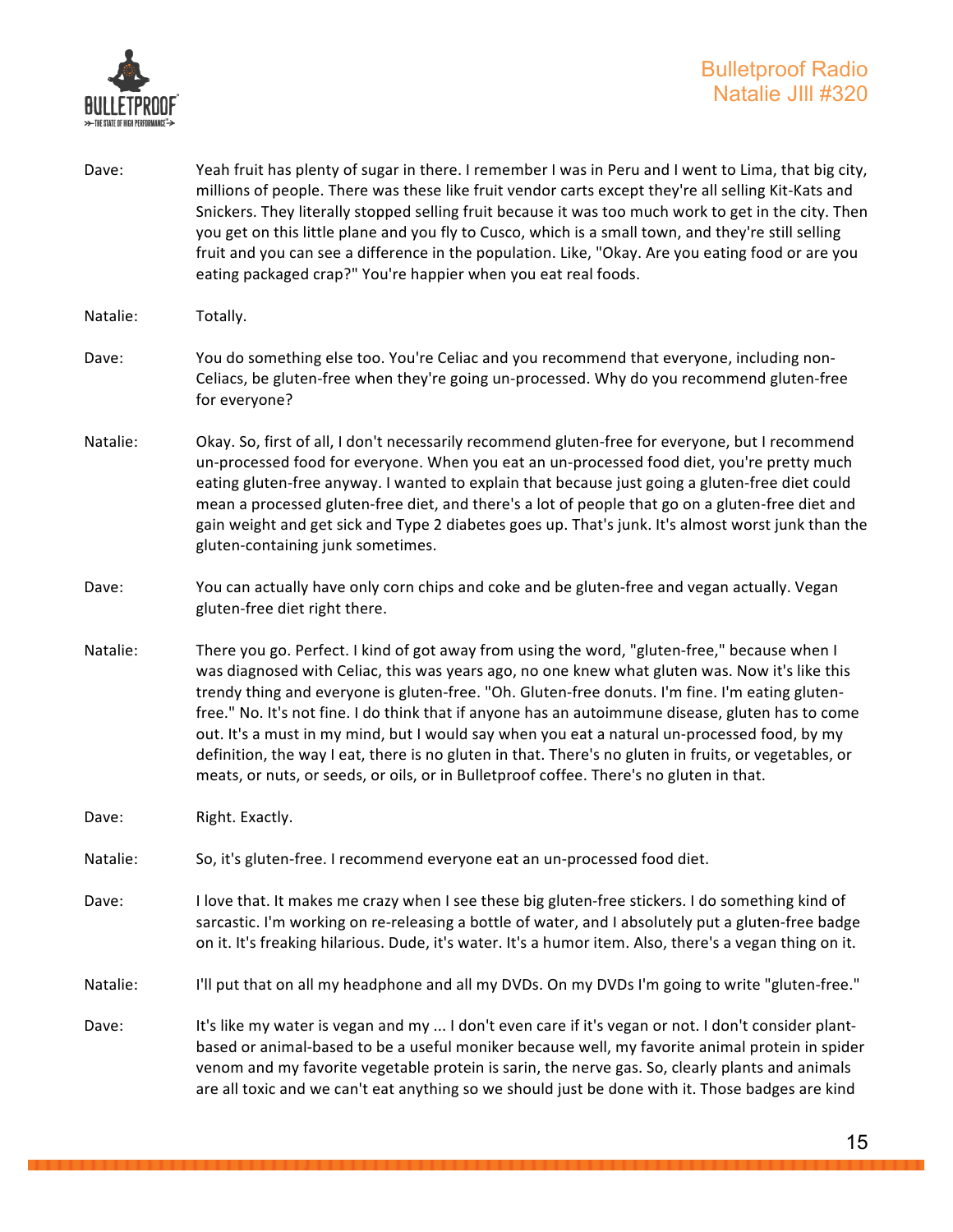

of funny. It doesn't mean healthy. It doesn't mean anything, but it's technically true. So, hey let's use it, right?

- Natalie: That's funny. I got away from the word "gluten-free" because I, as a Celiac, was over it, and almost am embarrassed if I go to a restaurant now and I'm ordering what I think will be fine for me and I have to say, "Can you just confirm that's it's gluten-free?" I feel like I'm the annoying person. I don't like that now. So, I'm getting away from it. I'm coining the name "un-processed." I like it better.
- Dave: The definition of gluten-free is also subject to regulatory approval. This was maybe 10 years ago, I had my first chance, I finally got enough points ... I used to commute from California to Cambridge, England, which is a horrible commute. I did it every month. I don't remember how many hours of flying it is, but it was time zones and jet lag. I finally got my upgrade to Virgin Atlantic Upper class, you know the purple seats and chair with enough leg room, finally from Economy. I ordered the gluten-free meal, it comes out on these nice plates. They were like, "Oh. You're gluten-free." They bring me this roll and I turned the package over. The roll is made out of wheat starch. It has 60 mg of gluten in the gluten-free roll. It's below the regulatory definition of gluten therefore it's gluten-free. I'm like, "Stick a fork in my eye guys. Whatever. I'll just eat the butter." In fact, that was the trip where I came up with the name "Bulletproof." A guy named Herb Kim was sitting next to me. We got to talking and he gave me the idea. It was kind of cool.

That definition of gluten-free, it doesn't mean anything. You got to watch out, like what's in there versus it's free of this. If they're telling you it's free of something, they're trying to distract you from knowing what's actually in there, which is what's most important.

- Natalie: Okay. Here's my other pet peeve about gluten-free. I hate when someone says, "I think I'm gluten-sensitive, or I'm Celiac, or I'm gluten-intolerant, so I am going to get a blood test. My doctor wants me to eat lots of gluten this week so it will show up in my blood test." To me, I'm like, "Just take it out of your diet. If you feel better, you have your answer. So, you want to put more poison in you to see if you have a reaction to it? That's ridiculous. Just like being sensitive to lactose, just take it out. We don't need it in our diets.
- Dave: Yeah. I did the same thing. I'm like, "Look. Some people have Celiac, but some other people have long-term, 20 year plus autoimmune reactions to it." There's no argument for including it in your diet except, "I'm lazy." At this point there's lots of other better sources of nutrition. So, if your starving and you can't afford to not eat wheat, then eat wheat. It's great. Starvation is really bad for you. Otherwise though, move away from it.
- Natalie: Yeah. What's the point? There's no reason. If you have to have starches, I'd rather you have rice, potatoes ... Add something without gluten anyway.
- Dave: Exactly. It's not an ideal food for humans, so when you un-process your diet and you're doing the 7-day Jump Start Plan, all right, cool. You got people to try it, and maybe they only kind of did it. That's cool.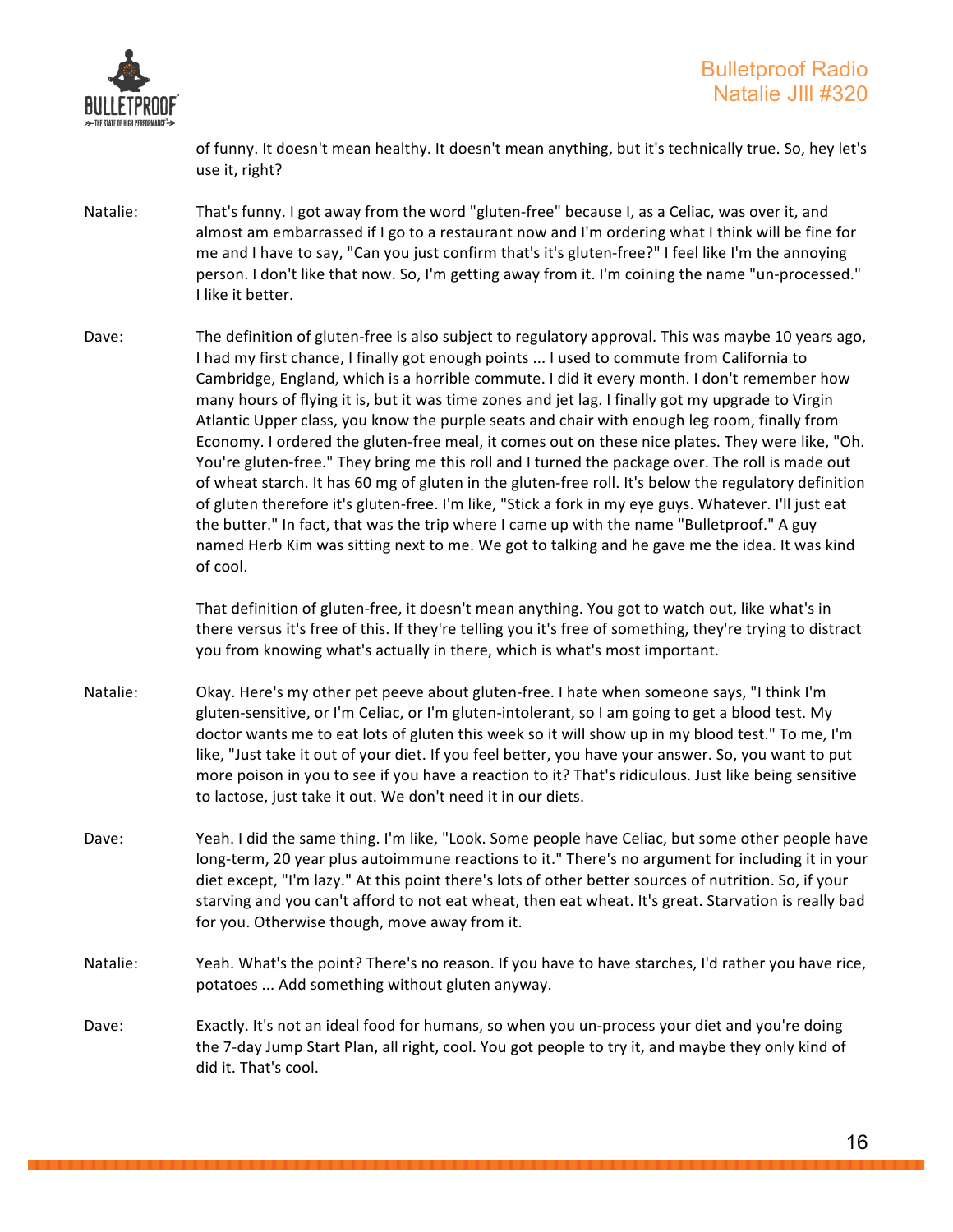

I want to know more about your diet. People listening to Bulletproof Radio are always interested in the latest hacks for their diet and all that stuff. What about getting your body into fat-burning mode? What do you talk about in planning that?

Natalie: Oh my gosh. Okay. I could down so many roads on this, but this is how I talk to my people because I want it to be as simple as possible. First of all, you have to consume less than you're burning off. That just is very basic elementary school information, but I think a lot of people miss the boat counting all these things and trying to measure all these exact portions and then they're just not active at all. I tell people, "You want to eat healthy, but you got to move your body too. You've got to move because we've got to get our bodies moving instead of just sitting all day, which is horrible for us, and just eating. If we're eating more than we're burning off, we're going to have a problem right there."

> I also talk about that you have to eat fat to get rid of fat. Just like I would tell you to drink water to not be bloated. If your body's not getting it, it's going hold on to things. I hate people that say, well I don't hate anybody, but I hate the whole fat-free craze. I eat a lot of fat, a lot of it. The more fat I eat, guess what? The more fat I burn off. I'm not storing it when I'm eating it. I keep it very basic like that. I'm not a fan of eliminating food groups entirely -

- Dave: Natalie ...
- Natalie: Yep?
- Dave: It's people like you who are increasing the price of butter. If you would just stop talking about this high-fat thing, I'd really appreciate it. Okay?
- Natalie: It's funny because you got me hooked on coffee with Ghee in it. That's all you and I've been sharing that a lot on my Snapchats and social media. I get so many people like, "What are you ... You're putting Ghee? That causes heart disease." I'm like, "No. It doesn't. That's such old information. No." So, I feel like there's just so much old misinformation out there now and we need to eat real foods, we need to eat fat, we need to eat protein, we need to eat carbs, and carbs are not Doritos. Carbs can be vegetables and protein. You have to eat foods for your body to operate that way, so it's not storing fat, it's burning it. That's very basic, but that's pretty much how I like to explain it.
- Dave: Even if you're not in ketosis, which is a big part of what I recommend going in and going out, you still have to eat enough fat to burn fat. If you're only eating sugar, you're body's like, "I got to store this stuff as fat." Certain kinds of fat like Brain Octane, specifically, it can be stored as fat in the body. Most fat can be stored as fat, it doesn't mean it will be, but it can be. I'm a fan of including things in the coffee recipe. I'm like, "Okay. This gives you energy and it just won't get there on your hips or on your belly or wherever you don't want it to go." That little hack for me has been a big one.
- Natalie: My big thing for me that I like to say ... I hate when someone says, "Oh. Do carrots make you fat?" Or "Does coconut oil make you fat?" Or "Will MCT oil make you fat?" What I say is, "Eating too much processed food and not moving your body is what makes you fat." Inactivity. Those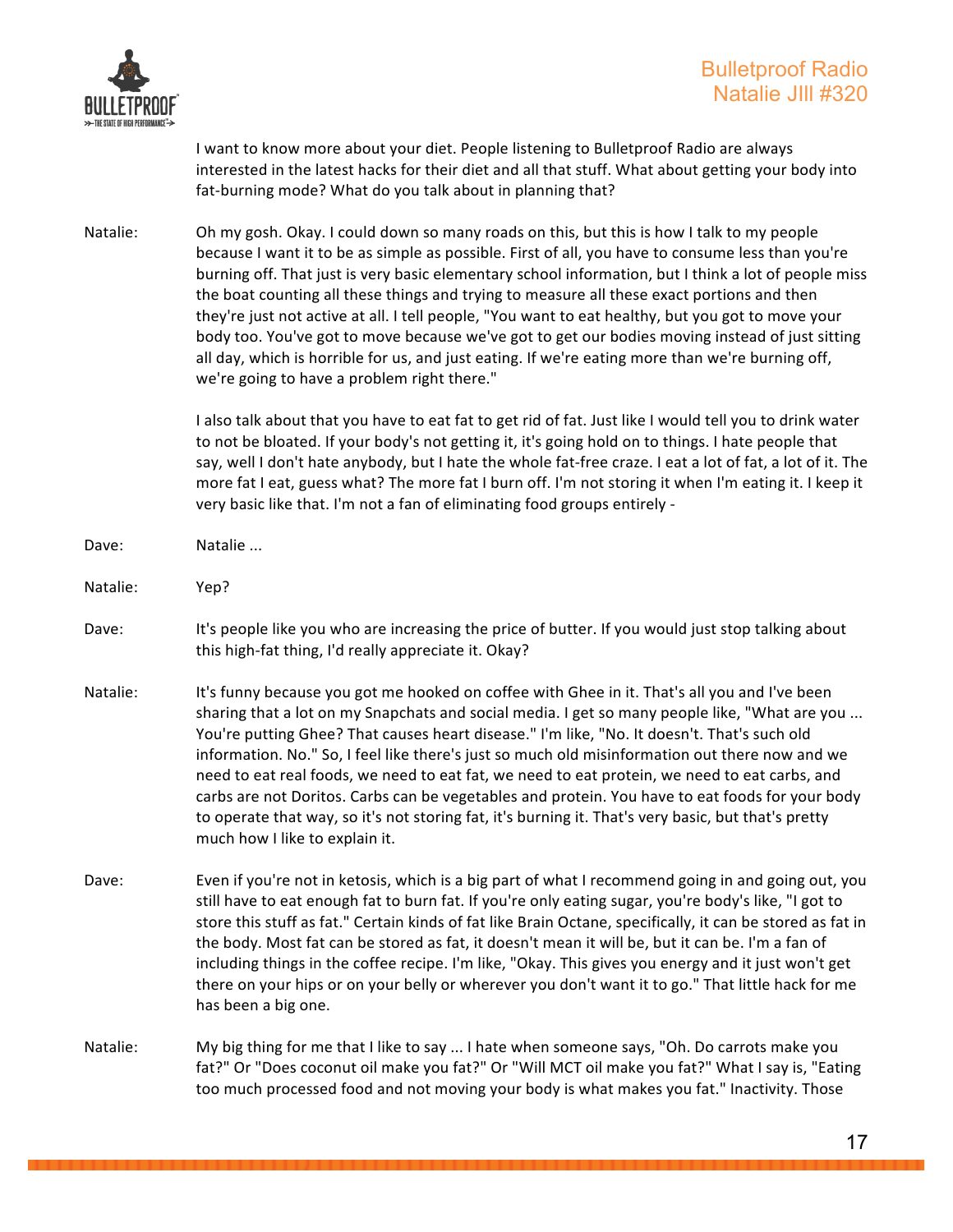

are the 2 things that make people obese. Now, we can get into intermittent fasting, or ketosis, there's all kinds of things we could go down and discuss. The bottom line is even if they don't do putting themselves into ketosis, if they do the basics, they're not going to be obese. It's very hard to be obese doing the natural way of way of eating, eating these foods.

Dave: That's totally true. What do you have for breakfast?

Natalie: Well, before I met you, or after, because before I met you, I knew my plans. I have different things that I like to do. I have my staple of like 4 different breakfasts. One of my favorite things is I do a natural turkey sausage. It sounds ... I know that's processed, but it's one that I know every ingredient in it. It's a natural and I cook it with MCT oil a little bit, and then I do a big side of berries and fruit. I'm getting my fats, my protein in that. That's one breakfast that I love to have. I love to do eggs and avocado and fruit. That's another one that I've done.

> Now, quite frankly, I've gotten addicted to your Bulletproof. I hope I'm not in trouble, but I've done it not quite the right way. In fact, you have fans that comment on mine and are like, "That's not true Bulletproof." I'm like, "Okay. I'm trying." So, I use ... This is my new favorite breakfast, and my entire team texts me in the morning and are like, "Are you making the coffee?" What I do is I take the Bulletproof coffee and I ... I think I told you last time I talked to you, I had never had coffee in my life until like a month ago. I started listening to you and now everybody's hooked on coffee here. So, I use -

Dave: We'll send you some more.

Natalie: I use your coffee and I add it in the blender with the MCT oil, but I do -

- Dave: Are you using Brain Octane or MCT?
- Natalie: Your Brain Octane.
- Dave: Okay. Brain Octane is like a subcategory of MCT. Cool.
- Natalie: So, I'm using Brain Octane, sorry, specifically Brain Octane. I don't use the 2 tablespoons. I use probably a teaspoon to a full tablespoon of that, then I add a tablespoon of Ghee, and then I do a full scoop of a natural chocolate whey protein, and then I add a special cacao I like. So, that's my little concoction and I blend it up. That's my addiction in the mornings right now.
- Dave: You've definitely got all the real Bulletproof ingredients because you've got butter -
- Natalie: But I didn't do right ratios. I know that.
- Dave: Yeah, but ratios vary by person. Some of the crazy, calorie-counting critics are like, "There's 430 calories in Bulletproof coffee." This is going to sound radical, but just check this out, a 90 pound woman will put less fat in her coffee than a 300 pound body builder. You know what? It's the same thing when they put scoops of scrambled eggs on their plate, the body builder puts more calories on his plate and the lighter woman puts less calories on her plate because the amount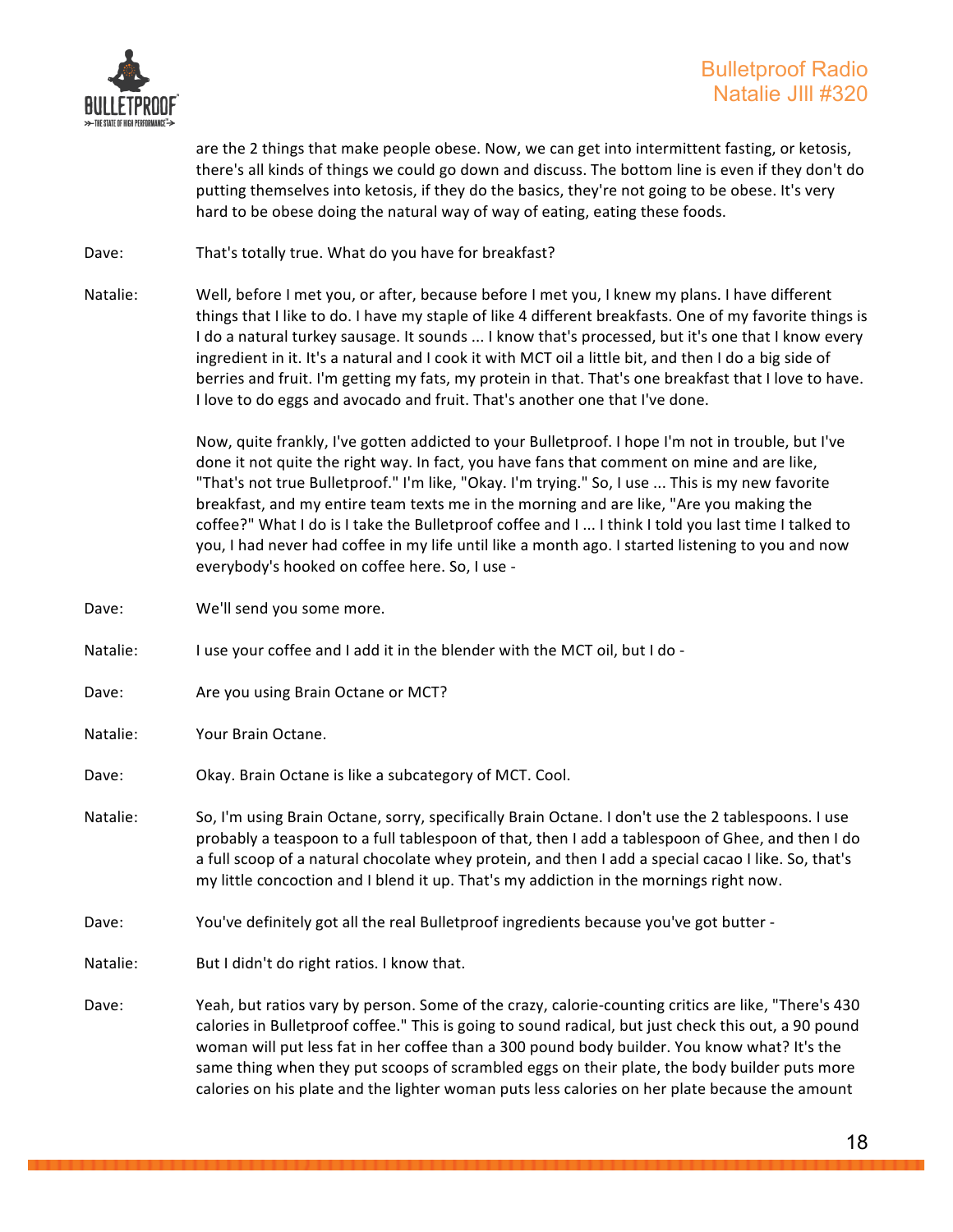

of food you eat isn't actually fixed. It's a base of what's your basal metabolic rate, how much do you move, and how big are you? I'm like, "Those matter. So, yes I'll have 400 calories, but I'm like 200 pounds. If you have 400 calories, it might not be good."

- Natalie: It's so good and then I put it in my Vitamix and I have to put it on super high speed because it makes it really frothy. I can't do the raw ... Did I hear you say you can put a raw egg in it? That's not going to happen. I can't do that.
- Dave: Well, it gets slightly cooked when it's in the hot coffee -
- Natalie: Okay. You just put the whey ...
- Dave: It's invisible when it's in there. You would never know. It's just a little bit frothier.
- Natalie: Another thing ... There's lots of different ways I've done breakfast, but a lot of ... One thing I do love ... A big weakness to me was always granola, but I don't want to eat granola. So, I get a very natural brand of it and I use ... The serving size I think is 3/4 cups and I use 1/4 cup of it, but I trick it. I take 1/4 cup of granola and I take a bunch of walnuts chopped up and then I take a lot of strawberries and berries in there and then I take shredded coconut and cacao nips, then I add a little bit of coconut milk. That's another breakfast I'll do. It's about taking the natural foods. I still get the crunch-factor or whatever, but I got to say, lately I'm pretty addicted to the coffee. That's like my go-to everyday. It's going to have to go in my next book because I love it, and it's just my new favorite craving in the morning.
- Dave: You can do like some of your granola stuff with the coffee -
- Natalie: Well, I usually add strawberries, so I wasn't completely honest. I have to have some berries too.
- Dave: That totally works, right? So, you can build the coffee in. What kind of gives me indigestion is -
- Natalie: It's a new brand for you. You can call it "Build-A-Coffee," and it'll be for people like me that just don't listen completely and just modify it. Build-A-Coffee.
- Dave: You're getting the important ... You get the Brain Octane, you get the clean beans, so you don't get the food craving later from the coffee crash. People put all sorts of weird stuff there. Someone put bacon in the other day. I'm like, "That's not good." I did ... I've tried tallow -
- Natalie: Have you put the cacao in there though? It's really good like that.
- Dave: We make a cacao powder. A lab-tested raw one and I'll use that for mocha. In the Bulletproof coffee shop we do that. We add nibs to some things, and we use the collagen protein that's heat stable which is another hack for it. It's like that basic thing where you get the clean coffee, you get the Brain Octane, and a little bit of butter because it has stuff in it that's really good for you.

Natalie: The Ghee is so good.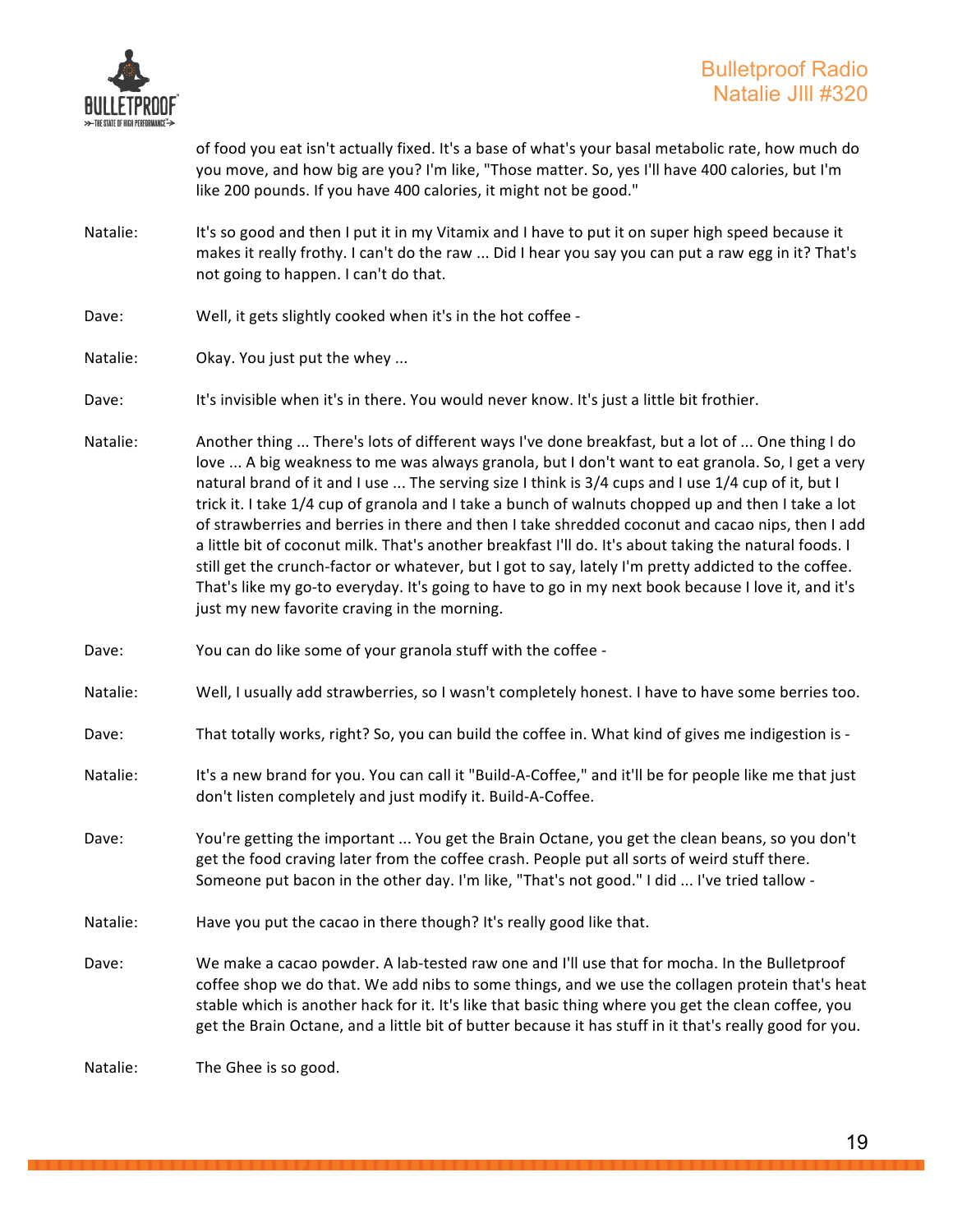

- Dave: Butter of Ghee, yeah. Ghee is actually better than butter from a nutritional profile. From a frothy perspective, Ghee is not as frothy as butter which is why I recommend butter for most people. It's pretty well-tolerated and it's just like a slight flavor edge. You're choosing the right thing -
- Natalie: I'm going to go back to those Instagram comments and I'm going to say you approve because I have all kinds of Dave fans going, "That's not the correct way to do this."
- Dave: Here's the other thing that true Bulletproof fans will say about that, they'll say, "Look. Whey protein isn't very heat-stable, so if you're going to go to the trouble buying a high-quality, lowtemperature processed whey ... " I manufacture this crazy whey with extra colostrum and stuff. They whey doesn't benefit from heavy blend because it breaks up the peptides, assuming you have actually have peptides in your whey, and it doesn't set up to heat very well. So, what a true crazy Bulletproof person would do is they would blend the coffee and the oils first which allows the heat to drop in the coffee -
- Natalie: That's what I do. There you go.
- Dave: You add the whey ... I generally say don't really put whey in coffee because of the heat thing, but if the coffee's cooled a bit, you add the whey at the end and then pulse it a little bit to get the whey mixed in but not blend the crap out of the whey. That's pretty darn Bulletproof. I could go for that.
- Natalie: I'm Natalie Jill. I'm just un-processing. See, I'm un-processing. So, I'm not perfection. Look, I didn't even do coffee before, so I'm coming a long way.
- Dave: You have come so far and look at how amazing you look now that you're on coffee. You look twice as good as last time we talked.
- Natalie: I'm happy. Yeah, that's right. I'm younger now. I dropped 10 years. It's amazing.
- Dave: Yeah, you're IQ doubled. I get it.
- Natalie: No. I love it. I definitely ... I talk about it. It's on my Snapchat. It's on my Snapchat this morning. You have to check it out.
- Dave: That's so cool.
- Natalie: I Snapchat all day. It shows my Bulletproof ... What I'm doing there.
- Dave: I have a question. I'm old, right?
- Natalie: You're younger than me I think -
- Dave: So, if I'm on Snapchat, do I have to wear pants? I don't have that down.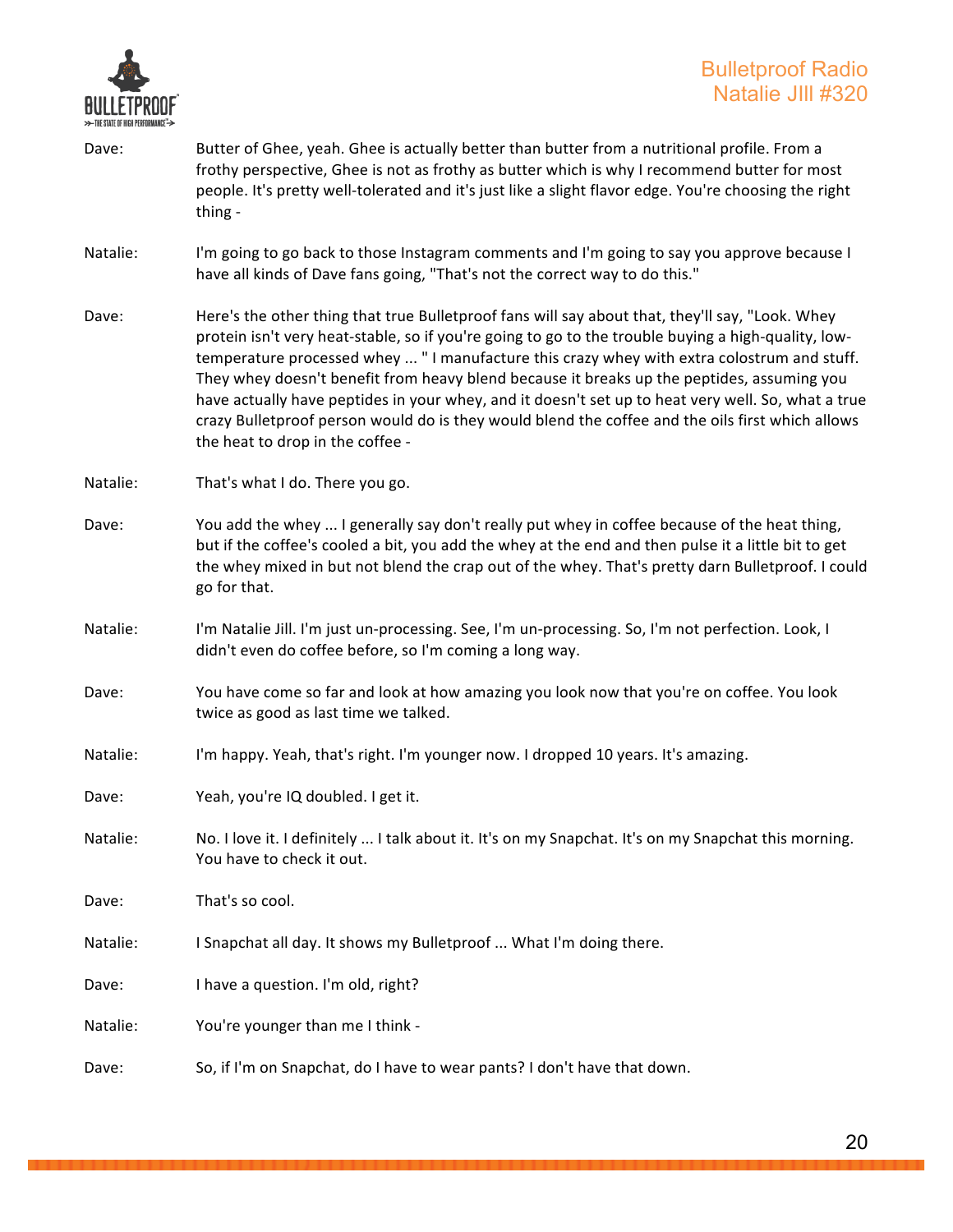

| Natalie: | Remember we were talking about being authentic, doing the whole authentic  What I love<br>about Snapchat is it's so real and fun. I show  I just have fun with it. It's like I embarrass myself<br>on there. I don't even care. It's fun because you think you're just talking to your phone and you<br>just forget that a lot of people are watching. It's fun and I start every social media site with just<br>having fun and it evolves. My social medias always grow pretty quick because I'm just real on<br>them and Snapchat, to me, is like the most fun, real one and people are just interested in what<br>I'm doing. Right before we were on here I Snapchatted that I was about to talk to you. I just<br>share whatever's going on. It's like the least time-consuming. It's just fun. Whatever you think<br>you're doing  Show your setup for stuff  People are interested. They want to know what's<br>really happening. They want to know if you ever have a Reese's Pieces. They want to see it. They<br>want to know the fun stuff. |
|----------|-------------------------------------------------------------------------------------------------------------------------------------------------------------------------------------------------------------------------------------------------------------------------------------------------------------------------------------------------------------------------------------------------------------------------------------------------------------------------------------------------------------------------------------------------------------------------------------------------------------------------------------------------------------------------------------------------------------------------------------------------------------------------------------------------------------------------------------------------------------------------------------------------------------------------------------------------------------------------------------------------------------------------------------------------------|
| Dave:    | I actually don't have Reese's Pieces. I don't do any of that stuff.                                                                                                                                                                                                                                                                                                                                                                                                                                                                                                                                                                                                                                                                                                                                                                                                                                                                                                                                                                                   |
| Natalie: | I'm just trying to project on you to make -                                                                                                                                                                                                                                                                                                                                                                                                                                                                                                                                                                                                                                                                                                                                                                                                                                                                                                                                                                                                           |
| Dave:    | I do that like coconut agave, I forget their names, coconut ice cream sometimes. Agave has<br>fructose in it, but I don't eat any fructose usually, so like I don't really  It doesn't matter.                                                                                                                                                                                                                                                                                                                                                                                                                                                                                                                                                                                                                                                                                                                                                                                                                                                        |
| Natalie: | They just like to see. My dog is famous on Snapchat and so is my husband. I make fun of<br>everybody else. That's what you do with it, just make fun of everybody else in your life.                                                                                                                                                                                                                                                                                                                                                                                                                                                                                                                                                                                                                                                                                                                                                                                                                                                                  |
| Dave:    | All right. I got my Snapchat lesson.                                                                                                                                                                                                                                                                                                                                                                                                                                                                                                                                                                                                                                                                                                                                                                                                                                                                                                                                                                                                                  |
| Natalie: | Awesome.                                                                                                                                                                                                                                                                                                                                                                                                                                                                                                                                                                                                                                                                                                                                                                                                                                                                                                                                                                                                                                              |
| Dave:    | So, talk to me about willpower. You've dealt with depression, you've dealt with obesity, you're<br>clearly in a really happy space. What's your take on willpower?                                                                                                                                                                                                                                                                                                                                                                                                                                                                                                                                                                                                                                                                                                                                                                                                                                                                                    |
| Natalie: | So, I think you can't do things on willpower alone. You have to have a bigger picture or a bigger<br>"Why?" You need to know why you want to do things. Like, with you, you said you were dealing<br>with Asperger's and all these things going on and you knew that you didn't want to feel that<br>way. For me, I'm 44, and I'm a proud 44. I feel 20. I feel good. I am happy. I love when people<br>say, "You look great for 44." I like that I can play with my daughter at the park and not be sitting<br>on the bench complaining about aches and pains. There's 44 year olds that feel 90, and then<br>there's me that feels 20. That's my "Why?" I want to be here for a long time, and I want to have<br>my wits about me and be as healthy as I can.                                                                                                                                                                                                                                                                                       |
|          | To me, there's so much we can't control  There's so many things we can't control, but why not<br>control what we can? I can control what I put in my body. I can control how much I move it. So, I<br>do it. I control that. To me, the willpower part isn't as important because I know my bigger<br>picture.                                                                                                                                                                                                                                                                                                                                                                                                                                                                                                                                                                                                                                                                                                                                        |
| Dave:    | I feel like when you take the steps you've taken to control the things you can control in your<br>environment, like what you put in your mouth, it does free up willpower for other things versus<br>just being whip-sod around by what you ate in your last meal or what's going on in the world                                                                                                                                                                                                                                                                                                                                                                                                                                                                                                                                                                                                                                                                                                                                                     |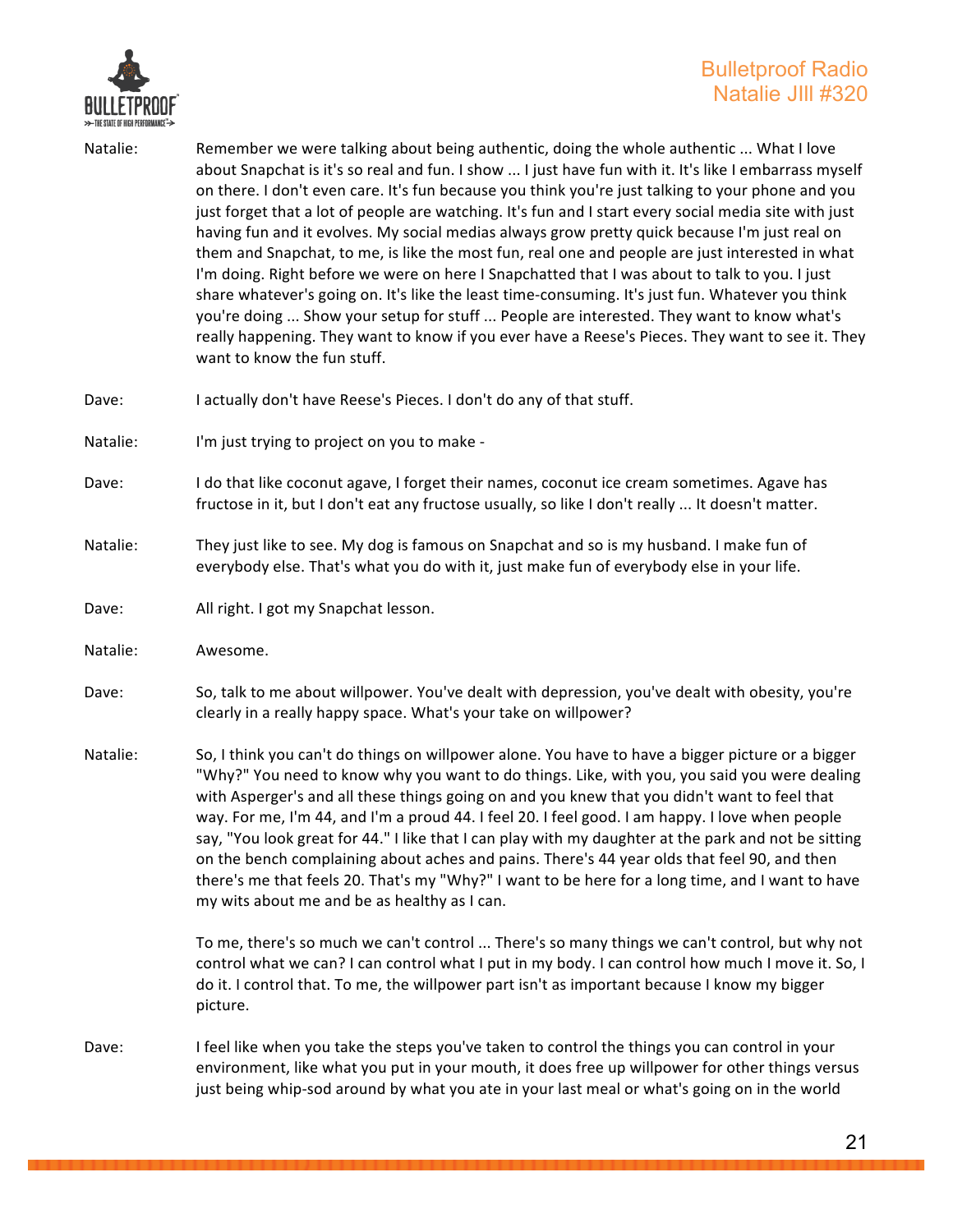

around you. Building peace into your environment is not a bag thing because when you get a little bit of quiet time, maybe you perform better, maybe you have more willpower. It seems to make sense.

- Natalie: I like people to know that everyone's ... Nobody's perfect. Everyone has their days. Every month ... There's definite days where I feel down or ... I mean it's just human. You have days that are bad, but it's about making good choices so you can get the majority of your life great. That doesn't mean you're never going to throw your back out or you're never going to ... Things happen in life, but you just make the best choices you can while you can.
- Dave: Very, very well said. Well, Natalie, I'm really curious how you're going to answer the final question of the interview.
- Natalie: I'm scared.
- Dave: I mean I don't know if you ... Hopefully you didn't prepare ahead of time, because it's more fun if you don't. If someone came up to you tomorrow and said, "Natalie, based on everything you've learned in your life, I want your advice. I want to perform better on everything. What are the 3 most important things I need to know?"
- Natalie: Oh my gosh. I love this question. Okay. God. I have like a hundred. The first thing, be accountable. It's no one else's fault. You got to drop the blame game. I'm so sick of people blaming everybody else for what's wrong with them. That's not going to help them. You got to drop it and just be accountable no matter what it is. Things might be tougher for you, they might be harder, you might have more uphills to climb. It doesn't matter. You got to be accountable, you got to own it, and do it.
- Dave: Do you know who created the blame game?
- Natalie: No. Who?
- Dave: I don't know. Whoever it is, it's their fault.

Natalie: Oh. I get it.

- Dave: Sorry. I just had to blame someone. I was just being mad. Sorry.
- Natalie: I hate the blame game. My slogan has always been, "Excuses or Solutions? You decide." That's another thing, we all have excuses. I could have a million excuses, but we could choose to tell everybody our excuses and have validation about them and that, again, changes nothing, or we could find solutions to things and everything changes. That's the other thing I would say.

The third thing I'm going to say is ... It sounds so basic, but it's just move more. I used to get in trouble in school as a kid because I couldn't sit still. I was just always moving and fidgety and I want to get up. I was labeled everything. I was ADD, ADHD, whatever. My daughter goes through the same thing right now with her teachers. Teachers will say, "She's not paying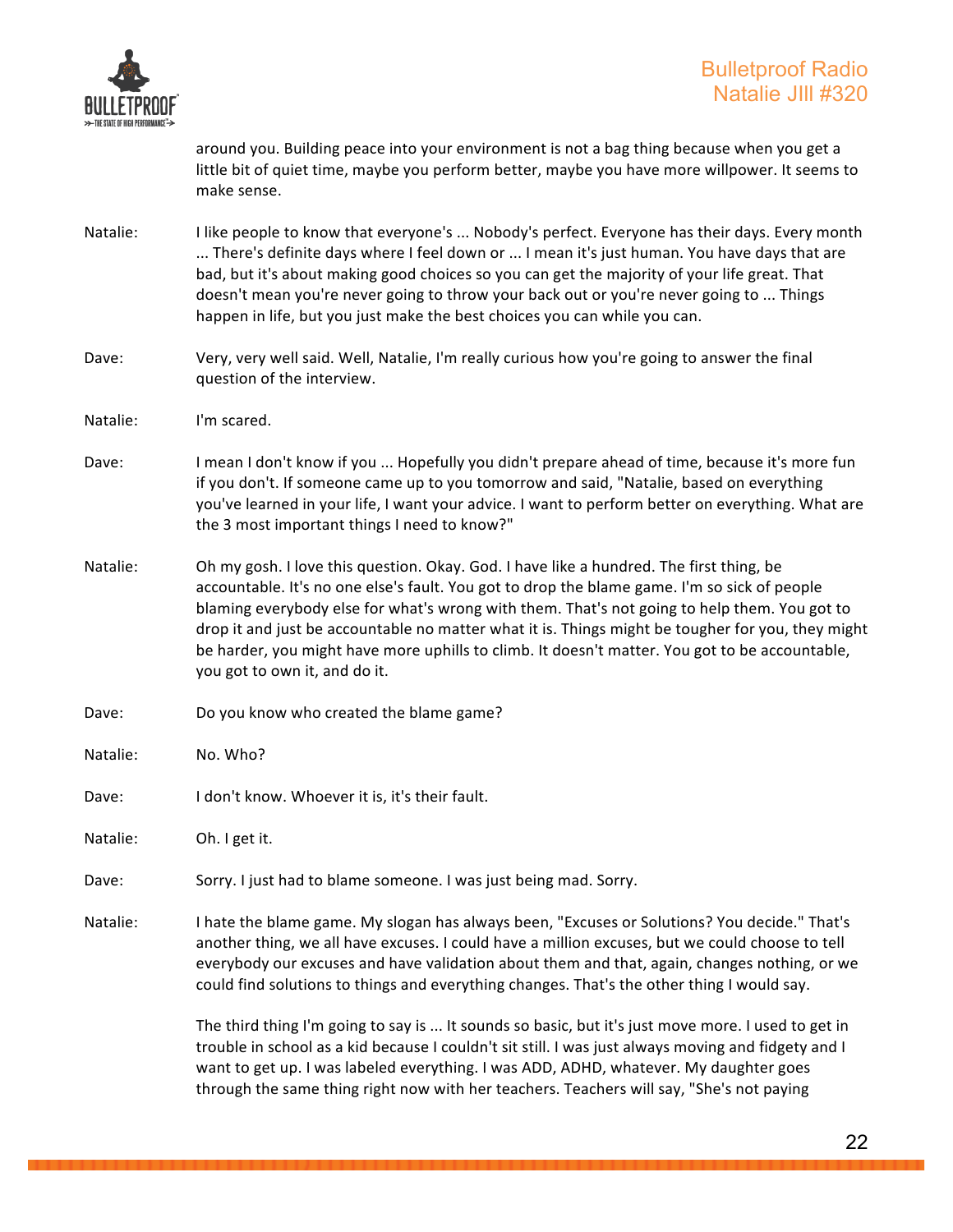

attention," and I want to say, "You're just boring." It's not her, you're just boring. People are supposed to move. I like that she moves around and wants to get up and doesn't want to sit in one place.

Society tends to tell us that that's not okay, that we're supposed to be sitting in a cubicle all day or sitting behind a desk and supposed to be little robots and just work, work, work and go run on the treadmill for an hour. That's not what our bodies are designed to do. It's okay. I don't care what you're teacher of your boss told you. Move around because inactivity is close to being dead. Just move. I could go on about exercise programs and everything, but I'll tell you right now, if we just got rid of our chairs and our cubicles and those desks, a lot of obesity problems would go away.

Dave: Totally true.

Natalie: A lot of health problems would go away. So, that's my last thing.

- Dave: Well, great answers, as I would've expected. Natalie, thank you for being on Bulletproof Radio. Will you tell listeners where they can find out more about your book, more about you? You have social stuff everywhere. Where should people go to connect with you?
- Natalie: Okay. So, nataliejillfitness.com/book is where I want everyone to go initially because that's where you're going to find out where to get my book, which is available everywhere. That's my website, nataliejillfitness.com. I'm on every social media site, NatalieJillFit, except for YouTube which is Natalie Jill Fitness, but other than that, NatalieJillFit. My books will be in bookstores everywhere as of May 3rd. It's available at a pre-order now with lots of bonuses.
- Dave: That's Natalie -
- Natalie: Jill
- Dave: N-A-T-A-L-I-Ejill.com/book
- Natalie: Nataliejillfitness.com
- Dave: Oh. Sorry. Nataliejillfitness.com/book.
- Natalie: Yes.
- Dave: We'll include that in the transcripts, so when this goes live on the Bulletproof website we'll put a link so everyone can find it. No problem.
- Natalie: Thank you. This is what looks like. Can you see? It's a hard cover. This is the Galley, so it's like the paper-back, but the actual book is a hard cover, all-color copy, recipes.

Dave: Is that you?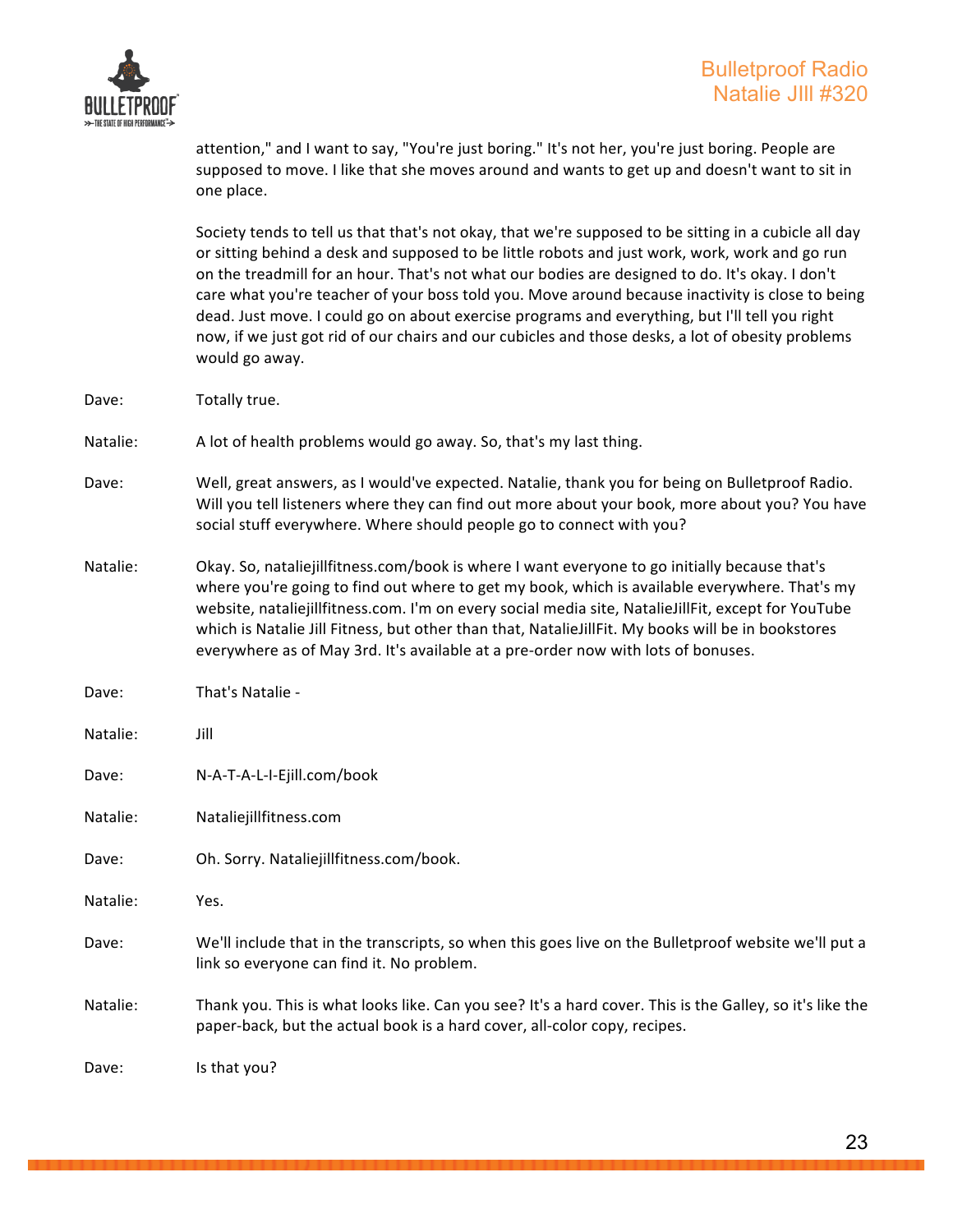

| Natalie: | That's me with blonde-hair  Blonde-ish. Now my hair's darker. It's gotten darker.                                                                                                                                                                                                                                                                              |
|----------|----------------------------------------------------------------------------------------------------------------------------------------------------------------------------------------------------------------------------------------------------------------------------------------------------------------------------------------------------------------|
| Dave:    | Okay. That's why you look so different. That is like a super model picture. That's awesome.                                                                                                                                                                                                                                                                    |
| Natalie: | It is? I was told I look like J-Lo on this. I don't know how I feel about that. This is me.                                                                                                                                                                                                                                                                    |
| Dave:    | If people are telling you you look like J-Lo, I think that that's okay.                                                                                                                                                                                                                                                                                        |
| Natalie: | Okay. All right. Well, yeah. I don't ever cut my hair short. It's always long, but I've definitely gone<br>blonde to dark many times.                                                                                                                                                                                                                          |
| Dave:    | If they said you looked like Donald Trump or someone -                                                                                                                                                                                                                                                                                                         |
| Natalie: | That'd be a problem                                                                                                                                                                                                                                                                                                                                            |
| Dave:    | That's not a compliment. If you're like J-Lo, I think you're doing all right. I'm pretty sure.                                                                                                                                                                                                                                                                 |
| Natalie: | All right. That's me.                                                                                                                                                                                                                                                                                                                                          |
| Dave:    | I'm not that cool.                                                                                                                                                                                                                                                                                                                                             |
| Natalie: | I fought for this cover, Dave. I did.                                                                                                                                                                                                                                                                                                                          |
| Dave:    | Did you?                                                                                                                                                                                                                                                                                                                                                       |
| Natalie: | I didn't want like the standard standing in the kitchen all serious like every other cookbook and<br>recipe book and nutrition book. I had to be different.                                                                                                                                                                                                    |
| Dave:    | Well, cover design is a dark art, and I certainly haven't mastered it at all, so I think you did well.                                                                                                                                                                                                                                                         |
| Natalie: | Thank you.                                                                                                                                                                                                                                                                                                                                                     |
| Dave:    | Beautiful.                                                                                                                                                                                                                                                                                                                                                     |
| Natalie: | Thank you.                                                                                                                                                                                                                                                                                                                                                     |
| Dave:    | Have an awesome day and thanks again for being on Bulletproof Radio.                                                                                                                                                                                                                                                                                           |
| Natalie: | Thanks to you. Thanks.                                                                                                                                                                                                                                                                                                                                         |
| Dave:    | If you enjoyed today's show, do something good. Go onto iTunes and say, "Hey. I liked this," or<br>better yet, share this episode or share your favorite episode with someone you think would like<br>it. Subscribe to it and head on over to Natalie Jill's site and pick up a copy of her book if you'd<br>like to learn more about un-processing your diet. |

While you're at it, there's a few other things you could do. I mentioned at the beginning of the